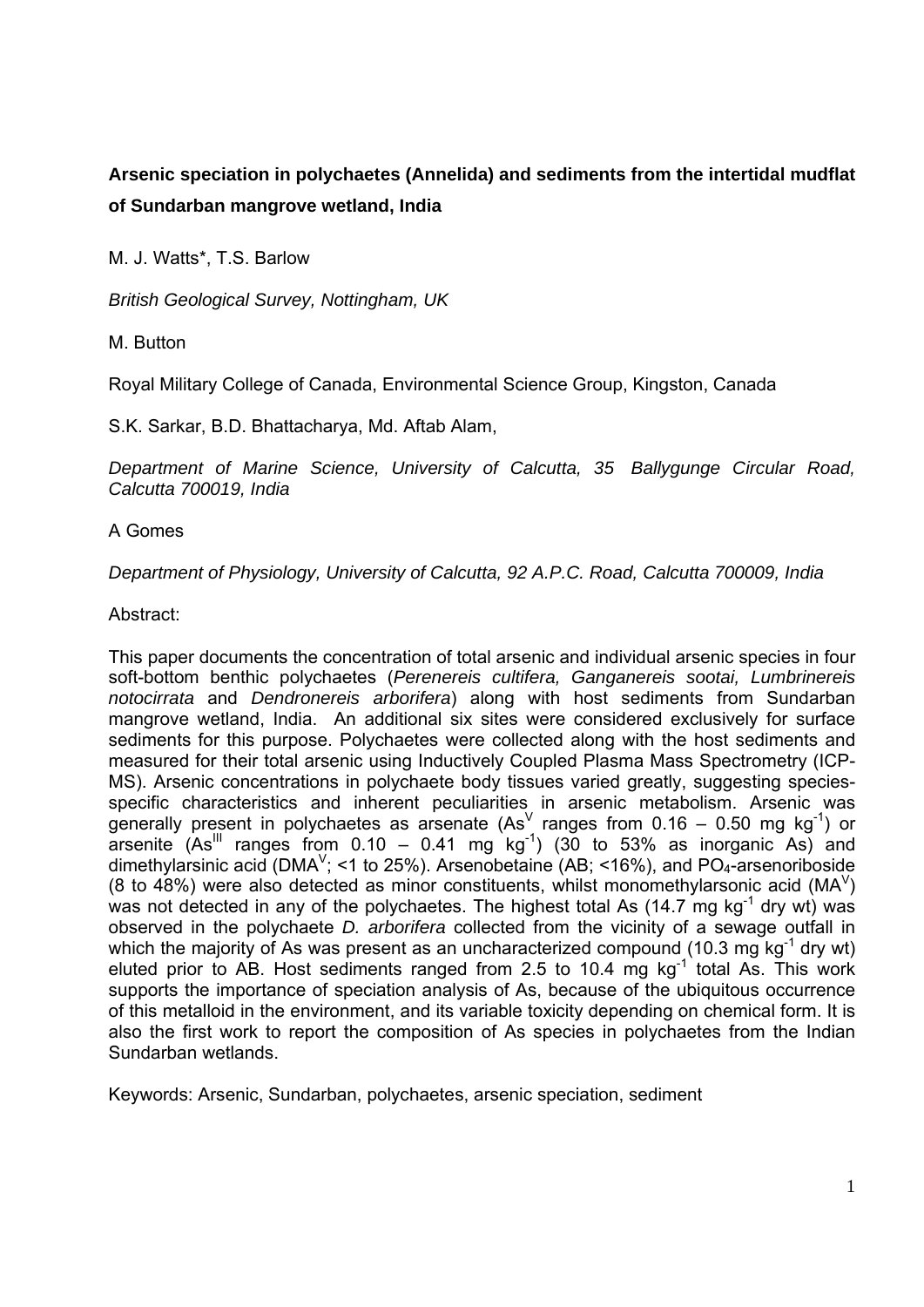#### **Introduction**

Arsenic (As) is a metalloid with a wide distribution in nature, being commonly found in aquatic environments as a result of agricultural and industrial practices (Wang et al., 2004). Marine samples have so far provided the greatest number of naturally occurring arsenic compounds with up to 50 compounds identified (Nischwitz and Pergantis, 2006), although recent work revealed that terrestrial organisms also contain many of these compounds (Geiszinger et al. 1998; Kuehnelt et al. 1997; Watts et al. 2008; Button et al. 2009). There are clear patterns of arsenic compounds among marine organisms (Francesconi & Edmonds, 1997). The general interest for arsenic in the marine environment is related to the potential toxicity of this element. Inorganic arsenate (As<sup>V</sup>) and arsenite (As<sup>III</sup>) are the most toxic forms, As<sup>V</sup> replacing phosphate during the oxidative phosphorylation processes, with mitochondrial impairment and inhibition of glycolytic energy metabolism. Methylated compounds such as monomethylarsonic acid (MA<sup>V</sup>), dimethylarsinic acid (DMA<sup>V</sup>), trimethylarsine oxide (TMAO) and tetramethylarsonium (TETRA) are considered moderately toxic (Phillips, 1990), while more complex organoarsenic compounds like arsenobetaine (AB), arsenocholine (AC) and arsenoribosides are not harmful (Francesconi et al. 1998; Gebel, 2001).

Due to the wide environmental distribution of arsenic it is important to discriminate various chemical forms of this element which in many circumstances can be accumulated at moderately high levels. In aquatic organisms non-toxic organoarsenic compounds are generally the predominant form, which probably represent the final products of a detoxification process (Francesconi *et al*., 1998). Interesting and unusual results have been recently obtained for some polychaete species; *Arenicola marina* contains arsenic mainly in the inorganic forms (79%) (Geiszinger et al. 2002a), while a significant biomethylation capability (to TETRA) has been shown for *Nereis diversicolor* and *N. virens* (Geiszinger *et al*., 2002b). Benthic polychaete species exhibit varying efficiency in accumulating the inorganic and organic As compounds in their body tissues and this is attributed to the combined effects of their diverse feeding guilds and habitat types (Waring and Maher, 2005; Waring et al., 2005, 2006; Geiszinger et al., 2002).

Most marine animals contain arsenobetaine as their major arsenical, but they can also contain a number of other arsenic compounds, usually as minor or trace constituents. A large number of arsenic compounds, including  $As^{III}$ , As<sup>V</sup>, MA<sup>V</sup>, DMA<sup>V</sup>, TMAO, TETRA, AB, AC, and a range of arsenic-containing ribosides, have been found in marine ecosystems (Francesconi and Edmonds, 1994; Waring *et al.* 2005). Inorganic arsenic (As<sup>III</sup> and As<sup>V</sup>) is often present in marine animals, although generally as a trace constituent depending upon the feeding guild (Waring *et al*. 2005).

Previous studies on the pollution status of Sundarban wetland revealed elevated concentrations of total trace elements (e.g. As, Cr, Ni) in surface and core sediments exceeding the Effects-Range Low (ER-L) values implying occasional or frequent biological effects (Sarkar et al., 2004; Chatterjee et al., 2007, 2009 a,b). Arsenic concentrations reported by Chatterjee et al. (2009b) were 3 to 18 mg  $kg^{-1}$ , exceeding the ERL of 8 mg  $kg^{-1}$ . Therefore, the speciation of arsenic in sediments is of great significance because it may provide information about the cycling of arsenic in the wetland ecosystem. However,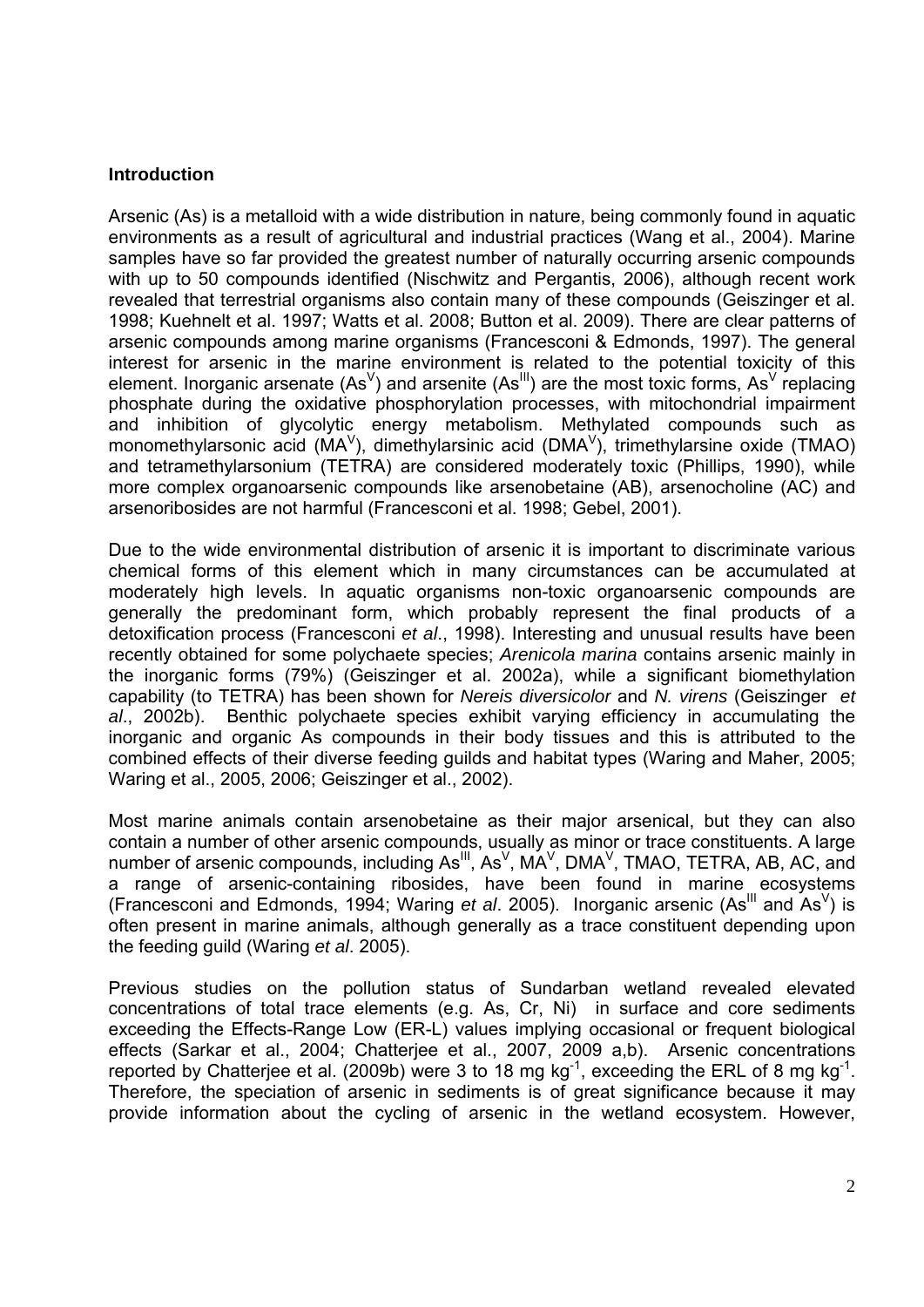information regarding As speciation in Sundarban wetland is completely unexplored, largely due to the lack of locally available techniques. Marine organisms, including algae, bivalves, gastropods, crustaceans and fish normally contain the majority of As as non-toxic organic compounds, such as AB or arsenoribosides (Jankong et al. 2007; Nam et al. 2010). Elevated concentrations of arsenic have been described for polychaete species with varying As speciation profiles depending on their feeding guild, habitat or physiology (Waring et al. 2005). Hence the collaborative work has been undertaken to redress the relevant information of As and its species characteristics in benthic polychaetes (Annelida) along with the host sediments from Sundarban with the following objectives: (i) to quantitatively estimate the distribution of As with its speciation (ii) to evaluate factor(s) that affect spatial distribution of As and its species and (iii) to assess the ecological quality of this wetland. To the best of our knowledge, this is the first report on the characterization of As in sediments and biota in the Sundarban region, which will enhance the understanding of As toxicity and bioavailability in this wetland ecosystem.

#### **Experimental**

#### Sampling sites

The Indian Sundarban, formed at the estuarine phase of the Hugli (Ganges) river (area of  $\sim$ 9,600  $\text{km}^2$ ), is a tide-dominated mangrove wetland belonging to the low-lying humid and tropical coastal zone. This is one of the most dynamic, complex and vulnerable bioclimatic zones in a typical, tropical geographical location in the northeastern part of the Bay of Bengal. This has been acclaimed as UNESCO World Heritage Site for its capacity of sustaining an excellent biodiversity. The area is interspersed with a large number of islands and tidal channel systems through which semidiurnal tides of meso-macro-tidal amplitude interplay with moderate to strong wave effects. The wave and tide climate of this low-lying tropical coast primarily controls the sediment dispersal patterns.

This coastal environment suffers from environmental degradation due to rapid human settlement, tourism and port activities, and operation of excessive number of mechanized boats, deforestation and increasing agricultural and aquaculture practices. The ongoing degradation is also related to huge siltation, flooding, storm runoff, atmospheric deposition and other stresses resulting in changes in water quality, depletion of fishery resources, choking of river mouth and inlets, and overall loss of biodiversity (Sarkar and Bhattacharya 2003, 2007a). A significant ecological change is pronounced in this area due to reclamation of land, deforestation, huge discharges of untreated or semi-treated domestic and municipal wastes and effluents from multifarious industries such as tanneries, chemicals, paper and pulp, pharmaceuticals, (as shown in Fig. 1) as well as contaminated mud disposal from harbour dredging (Sarkar et al. 2007b). All of these factors impart a variable degree of anthropogenic stresses leading to elevated concentrations of both heavy metals and persistent organic pollutants (POPs).

Eleven sampling sites of distinctive geographic, geomorphic and sedimentological settings with variations of energy domains were selected covering both the eastern and western flank of Sundarban, namely, Lower Long Sand  $(S_1)$ , Gangasagar  $(S_2)$ , Mayagoyalinir Ghat  $(S_3)$ ,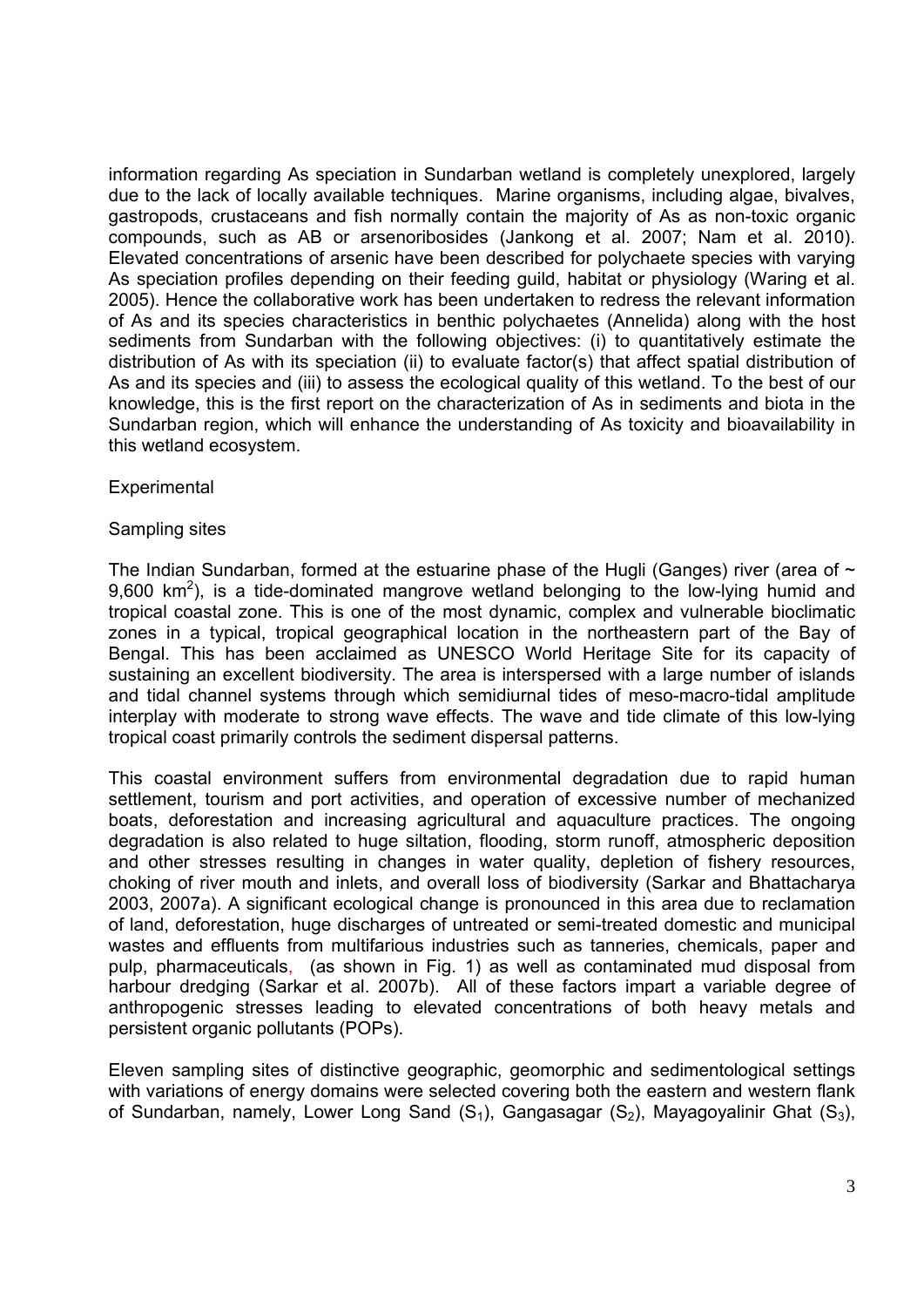Chemagari (S<sub>4</sub>), Gushighata (S<sub>5</sub>) and Lot 8 (S<sub>6</sub>), Kakdwip (S<sub>7</sub>), Gosaba (S<sub>8</sub>), Canning (S<sub>9</sub>), Dhamakhali  $(S_{10})$  and Jharkhali  $(S_{11})$ . Sites  $S_1$  to  $S_5$  were sampled for both polychaete and sediment collection and sites  $S<sub>6</sub>$  to  $S<sub>11</sub>$  were sampled only for sediments as they are not being inhabited by the polychaetes. The sites can be distinguished in the context of variable environmental and energy regimes of the wetland, which cover a wide range of substrate behavior, wave-tide climate, intensity of bioturbation (animal-sediment interaction), geomorphic-hydrodynamic regimes and distances from the sea. These contrasting habitats were selected in order to explore the behavioral sensitivity of polychaete communities to different environmental conditions. All sites were estuarine in nature except for  $S_1$  and  $S_2$ . Site  $S_1$  is an offshore island on the Bay of Bengal and  $S_2$  represents beach sediment. Gangasagar  $(S_2)$  is the high energy mixing zone located at the confluence of the Hugli (Ganges) river estuary and the Bay of Bengal.

The variations of physical processes such as suspension-resuspension, lateral and vertical transport by biological activities (bioturbation), flocculation and deflocculation of mud clasts result in a spatial variation of the substratum behavior both on local and regional scales. The sites have diverse human interferences with a variable degree of exposure to heavy metal and trace organic contamination. Moreover, the sites can be differentiated in terms of river discharge, erosion and atmospheric deposition.

# **Polychaete and sediment collection**

Surface sediment (up to 5 cm depth) was collected using a PVC spatula. Sediment samples were stored in labelled polyethylene bags stored in iceboxes and transported to the laboratory where they were frozen to  $-20^0$ C. Within two days, a portion of each sample was placed in a ventilated oven at low temperature (max.  $45^{\circ}$ C). Dried samples were then disaggregated using an agate mortar and pestle, sieved through a 63 μm metallic sieve and stored in hermetic plastic bags until analysis. All visible marine organisms and coarse shell fragments, seagrass leaves and roots were removed manually immediately after collection. These were divided into two portions; (1) unsieved for sediment quality parameters (organic carbon, pH, % of silt, clay and sand), and (2) sieved for elemental analysis.

For polychaete collection, 20 congeneric species of uniform size were collected from each station, transported to the laboratory in acid-washed plastic containers, depurated for 2 to 3 days (defecation of sediments and any undigested materials), and dried to a constant weight at 450 C. Polychaete species include: *P. cultifera* (herbivore), *G. sootai* (sediment ingester), *L. notocirrata* and *D. arborifera* (detritivores).

## **Reagents and Standards**

All reagents used were analytical grade or better quality. All aqueous solutions were prepared using deionised water (18.2 MΩ Millipore, UK). Arsenic speciation standards and arsenoribosides are described in Watts *et al*. (2008) along with reagents for chromatographic separation for HPLC-ICP-MS. Phosphoric acid (Fisher Scientific, UK) and ascorbic acid (Sigma Aldrich, UK) were used for the extraction of As species from sediments.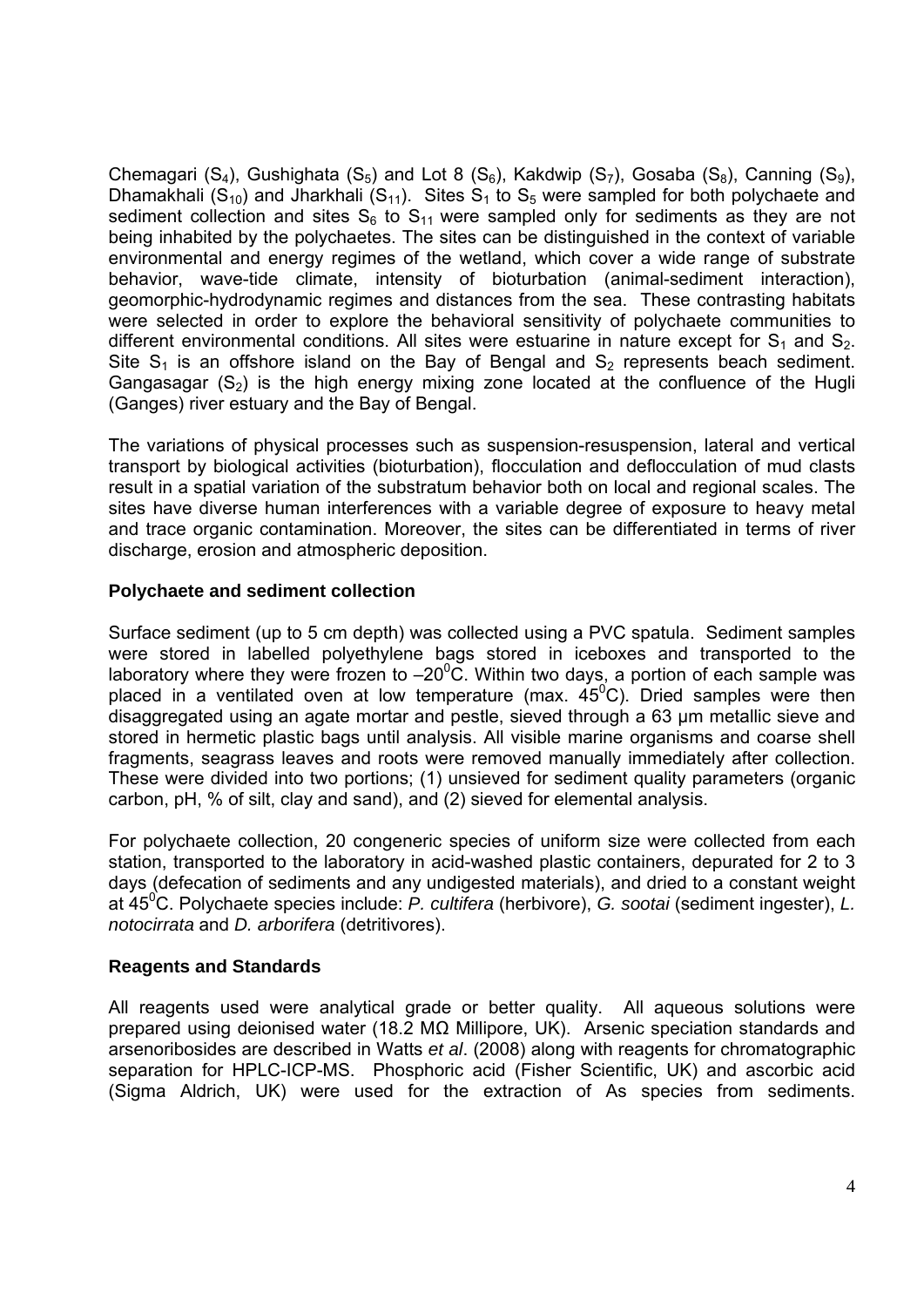Concentrated nitric, hydrochloric and hydrofluoric acids (Fisher Scientific, UK) were used for the dissolution of sediments and polychaetes for total arsenic analysis.

## **Total digestion and extraction of sediments**

Dried sediments (0.25 g) were prepared for total elemental measurement by ICP-MS based on a mixed acid digestion approach (HF/HNO<sub>3</sub>/HClO<sub>4</sub>) as described in Watts et al. (2008), to produce a final solution of 5 % nitric acid for analysis by ICP-MS. Certified reference materials were included with the sediment digestion as a measure of quality control. These were NRCC BCSS-1 and NRCC MESS-2 Marine sediments, which gave good recoveries of 110  $\pm$  12 % (n = 4) and 92  $\pm$  9 % (n = 4), respectively (Table 2). Duplicate digestions were completed for each of the 11 sediment samples, giving mean percentage difference of  $3 \pm 8$ % (n = 11;  $\pm$  1 SD). Duplicate percentage difference data was largely skewed by sediments from Site  $S_1$  and  $S_5$ , with 18 and 20 %, respectively. For the other nine sediments, the mean percentage difference was 1 ± 2 %.

The extraction of arsenic species from the sediments used a modified method based on the use of phosphoric acid and ascorbic acid (Gallardo, et al. 2001; Garcia-Mayes, et al. 2002). Dried sediments (0.2 g) were weighed into 50 ml polyethylene centrifuge tubes and 10 ml of 1 M phosphoric acid and 0.5 M ascorbic acid added and then shaken for 4 hours at 200 rpm on an orbital shaker. The extracts were centrifuged at 2000 rpm for 15 minutes and the supernatant decanted into 15 ml polypropylene bottles and analyzed immediately for arsenic speciation, following an adequate dilution of at least x2, to minimize chromatographic distortion due to phosphoric acid. Extraction efficiency was monitored using NRCC BCSS-1 and NRCC MESS-2 Marine sediments, which provided mean recoveries for the extract of 55  $\pm$  5 % (n = 17) and 74  $\pm$  8 % (n = 8), respectively (Table 2).

## **Total digestion and extraction of polychaetes**

For total As analysis, dried samples were pulverised and homogenised in a teflon mortar and digested using microwave assisted (CEM MARS5, CEM Corporation, UK) dissolution on 0.1 g of polychaete homogenate (dry weight). 10 ml of concentrated nitric acid and 100 µl of hydrofluoric acid was added and allowed to stand for 30 minutes. Following an initial heating programme (ramp to 100  $\mathrm{^0C}$  over 5 min then hold for 5 min, ramp to 200  $\mathrm{^0C}$  over 5 min and hold for 20 min) the vessels were allowed to cool (<50  $^0$ C) and then 1 ml of 30 % v/v H<sub>2</sub>O<sub>2</sub> was added. The vessels were sealed and microwaved for a second cycle (same program). After cooling, the sample solutions were transferred to PTFA Savellex containers and evaporated to dryness on a hotplate (100 $\,^{\circ}$ C) to reduce the presence of organic compounds that could form possible polyatomic interferences by ICP-MS measurement. Samples were reconstituted by addition of 2 ml 50 % v/v nitric acid, heated at 50  $\mathrm{^0C}$  for 30 min and then made up to 10 ml with deionised water. This final stage reduced the dilution of the acid content required for ICP-MS measurement (<2.5 % v/v). The method described is a routine procedure for the dissolution of biological samples. The method accuracy was measured using CRM 627 tuna fish tissue (BCR, Brussels). Mean total arsenic recoveries of 88.9  $\pm$ 0.01 % (n = 3; Table 3) were obtained, compared to the certified value. Duplicate samples provided a percentage difference of less than 1 %.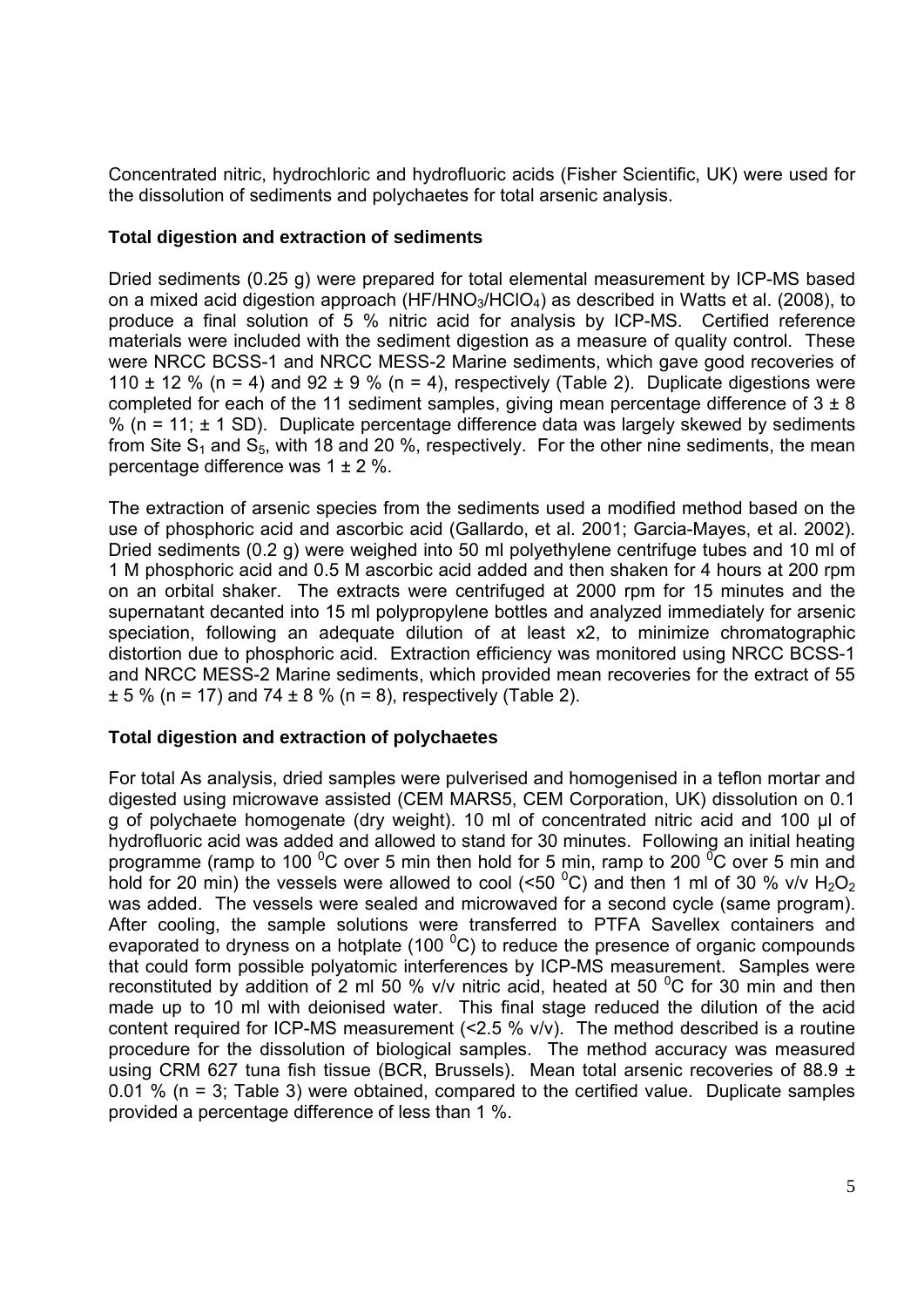The extraction of arsenic species from the polychaetes followed the method described in Button *et al*. (2009). Homogenized dried polychaete powder (0.25 g) was weighed directly into 50 ml polyethylene centrifuge tubes. Homogenised polychaete powder (0.25 g) was weighed directly into 30 ml round-bottom Nalgene extraction vessels. 10 ml of methanol: water (1 : 1 v/v) was then added and the tubes shaken on an orbital shaker at 175 rpm for 4 h. The extracts were centrifuged at 3000 rpm for 10 min and the supernatant transferred to 10 ml polypropylene bottles. The methanol was evaporated off using a rotary evaporator before freeze drying. The freeze-dried residue was reconstituted in 10 ml of deionised water and analysed immediately. Extraction efficiency was monitored using the CRM 627 tuna fish tissue (BCR, Brussels). A mean recovery of  $108 \pm 10\%$  (n = 3, Table 3) of the total arsenic measured in the extract was obtained, comparable with Button et al. (2009) 100  $\pm$  6%. Duplicate samples provided a percentage difference of less than 1 %. Duplicate digestion and extraction was only possible on two of the polychaetes owing to the lack of sample material.

## **Instrumentation**

## **Total arsenic analysis**

Sample digests and sample extracts were analysed for arsenic concentrations using an Agilent 7500 ICP-MS. The standard operating conditions were as follows: RF power 1550 W; gas flow rates, coolant 15 l min<sup>-1</sup>, auxiliary 0.8 l min<sup>-1</sup>, nebulizer 0.85 l min-1, make-up gas  $0.25$  I min<sup>-1</sup> and collision cell gas He 5.5 ml min<sup>-1</sup>. An internal standard solution was added via a t-piece to the sample stream containing Ge, Rh, In, Te and Ir was used, giving approximate signal sensitivity of greater 200k cps.

## **Arsenic speciation**

A quaternary pump (GP50-2 HPLC Pump and an AS-50 autosampler (Dionex, USA)) was directly coupled to an ICP-MS (Agilent 7500) for the measurement of arsenic species as described in Watts et al. (2008) and O'Reilly et al. (2010). An analytical column comprising of a PRP-X100 anion exchange column (250 x 4 mm, 10 μm) and a guard column of the same material (Hamilton, USA) was connected directly to the ICP nebulizer using PEEK tubing. The two instruments were automated to provide reproducible sample injections of 100 µl. were achieved through the coupling of the two instruments. Chromatographic conditions utilised a gradient program using 4 and 60 mM NH<sub>4</sub>NO<sub>3</sub> as described in Watts *et al*. (2008) and O'Reilly *et al* (2010).The HPLC-ICP-MS was operated in single ion monitoring mode at signal m/z 75, with a dwell time of 100 ms. The quantitative analysis of peak areas from the resultant chromatograms was performed using Agilent ICP-MS Chromatographic Data Analysis Software version B.03.06 (Agilent Technologies, UK). A series of blank solutions (de-ionised water) and calibration standards (1 to 50 µg  $I^1$  As) for each of the five arsenic species were utilised within each analytical run (Fig. 1). The ICP-MS limit of detection for total As was 0.01 µg  $I^1$ , whilst the LOD for each of the five arsenic species in solution by this method, expressed as the mean blank signal  $\pm$  3SD was As<sup>III</sup>: 0.12 µg/l, As<sup>V</sup>: 0.10 μg/l,  $MA^V$ : 0.12 μg/l,  $DMA^V$ : 0.15 μg/l and AB: 0.20 μg/l. Individual LODs for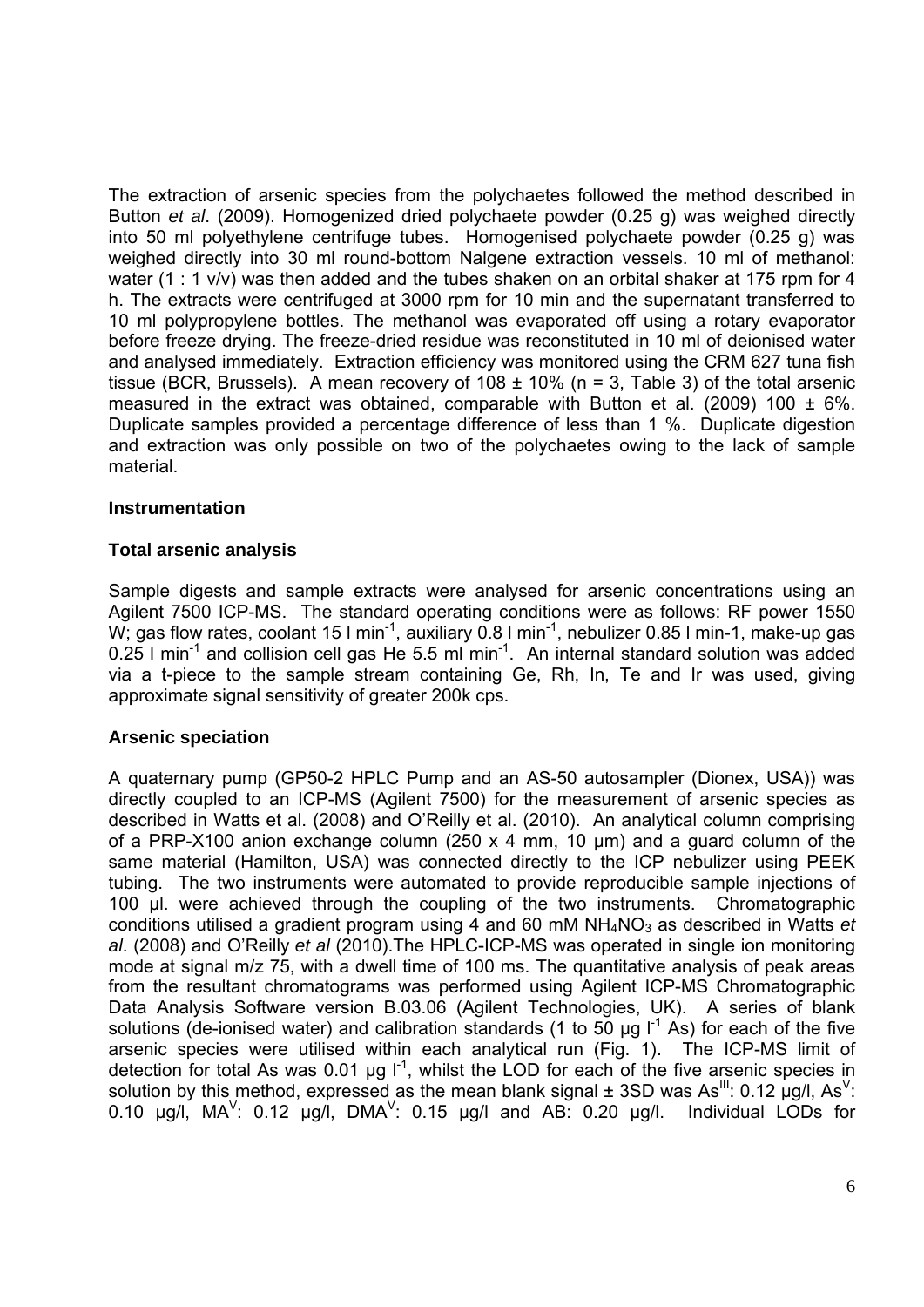concentrations of As in the solid are given separately in Tables 2 and 3 for sediments and polychaetes, respectively, calculated through 3SD of the extract blanks for each analytical batch and accounting for dilution factors. Isolated arsenosugar standards were utilized for the identification of arsenosugars by retention time matching. The calibration curve of MA was used for the quantification of the phosphate, sulfonate and sulfate arsenosugars. MA was used as an appropriate calibrant for these three arsenosugars, since it eluted within the same eluent concentration of 4 mM  $NH<sub>3</sub>NO<sub>3</sub>$ . Madsen et al. (2000) also used MA as a calibrant for the quantification of arsenosugars. Calibration for arsenic speciation on the sediments was performed by standard addition of the arsenic species to the NRCC BCSS-1 Marine sediment. Whilst inorganic arsenic could be determined as  $As<sup>III</sup>$  and  $As<sup>V</sup>$  during the extraction and analytical methods, sediment speciation data will be referred to as inorganic As (iAs), since sediment samples were dried using available drying ovens rather than by freeze drying, hence the lack of control on interconversion from  $As^{11}$  to  $As^{11}$  at the first stage of sample processing (Ellwood and Maher, 2003). Sediment quality characteristics pH, organic carbon and textural properties) were worked out by standard methods and the detailed methodology was described in previous work (Chatterjee et al., 2007).

# **3. Results and Discussion**

# *3.1 Sediment geochemistry*

Geochemical characteristics of sediments vary among them as depicted in Table 1. Values of pH ranged towards basic (8.0 – 8.6). Organic carbon content ( $C_{\text{ora}}$ ) values were below 1% in all the stations. The prevalent low  $C_{\text{ora}}$  values are the result of sedimentation and mixing processes at the sediment-water interface where both the rate of delivery as well as the degradation by microbial-mediated processes can be high (Canuel and Martens, 1993). Very low content of organic carbon in intertidal sediments of Sundarban was also recorded by previous workers and this is related to the poor absorption capacity of organic compounds to negatively-charged quartz grains, which predominate in this estuarine environment (Sarkar et al., 2004; Chatterjee et al., 2007, Dominguez et al., 2010). Regarding textural composition, the five stations also exhibited wide variations, from silty clay to sandy and these differences may be attributed to vigorous estuarine mixing, suspension-resuspension and flocculationdeflocculation processes. The prevalent differences in the textural properties in terms of grain size, permeability of substratum and hydrodynamic conditions, all of which are considered a 'superparameters' for the distribution of polychaetes at five stations. These variations may also influence the As accumulation in the sediments (Table 2).

## *3.2. Arsenic in sediment from Sundarban*

Arsenic concentrations in sediments (<1 mm) from Sundarban were 2.6 to 10.4 mg kg<sup>-1</sup> drv wt. **The prevalent non-uniformity of As levels may be related to the particular hydrological characteristics of Sundarban wetland which are severely influenced by southeast monsoon and the meso-macrotidal regime (Bhattacharya and Sarkar, 2003).** Arsenic may enter the estuary through two potential sources, mainly by (i) anthropogenic sources (such as effluents from multifarious industries located in upper stretch of Hugli estuary as referred earlier as well as from erosion of agricultural land in upstream region irrigated with arsenic-containing shallow waters (Islama et al., 2012) followed by (ii) geogenic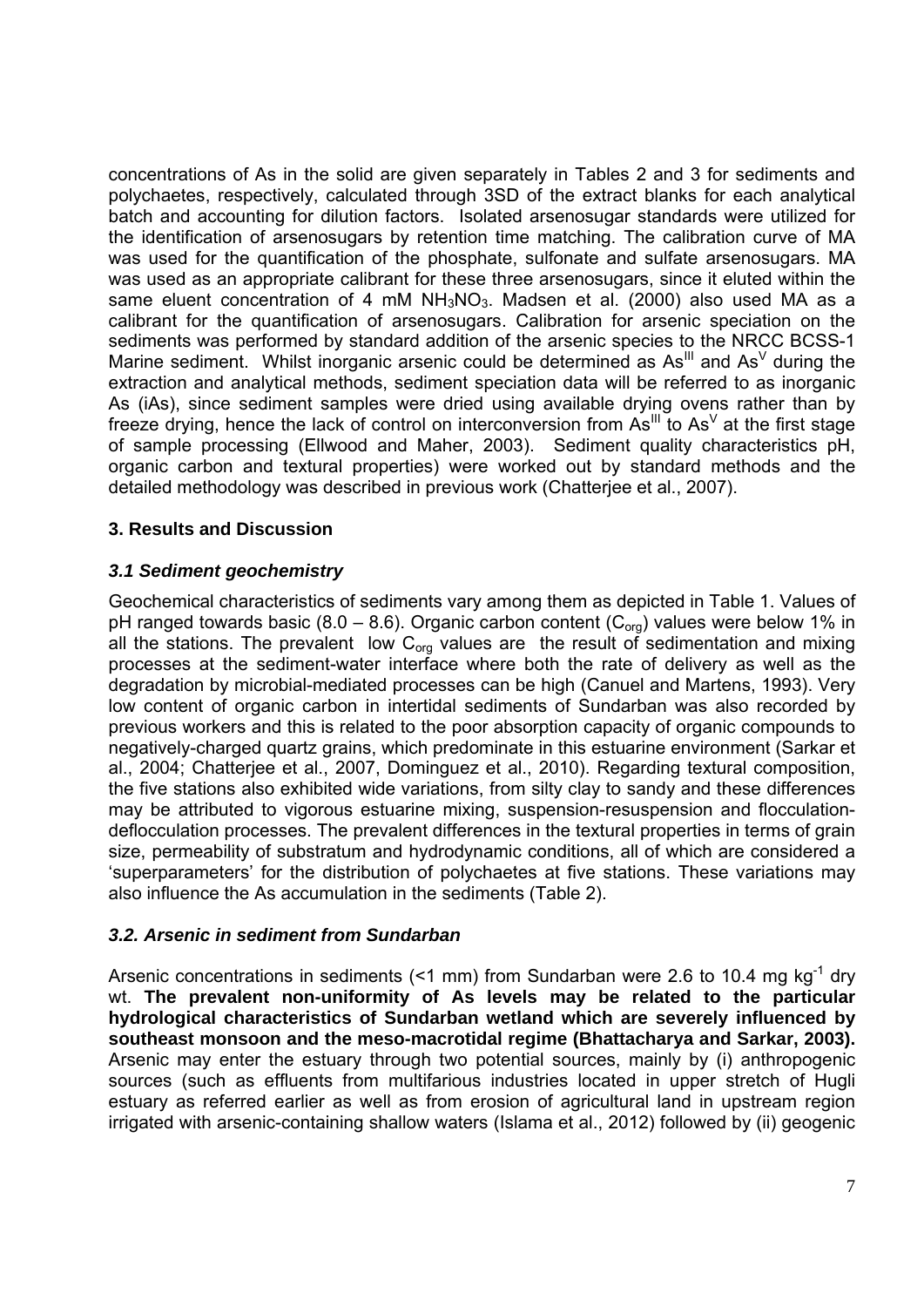processes (transported by Ganges River from weathering of bed rocks in the Himalayan). These values were not particularly high compared to highly contaminated sites cited in the literature and only three of the eleven sites exceeded the ERL of 8 mg  $kg^{-1}$ . However, in comparison, Maher et al. (2011) referred to literature concentrations of 1 to 4 mg kg<sup>-1</sup> As in marine sediments and 1 to 2 mg  $kg^{-1}$  As in lake sediments from Australia (NSW). Whalley et al. (1999) reported As concentrations of 0.15 to 135 mg  $kg^{-1}$  dry wt in North Sea sediments, Rattanachongkiat et al. (2004) 7 to 269 mg kg<sup>-1</sup> dry wt in sediments from Thailand and Meador *et al.* (2004) 1.7 to 2.3 mg As kg<sup>-1</sup> and 3.9 to 10.4 mg kg<sup>-1</sup> dry wt in Alaskan and Californian sediments, respectively. The highest value of total As was recorded at Chemagari ( $S_4$ ) (Table 1) which may be related to the location of this station at the mouth of the Baratala River estuary (Fig. 1), infested with dense mangrove plants such as *Avicennia alba, A. marina, Nypa fruticans, Rhizophora sp*. The prevalent As enrichment can be attributed to As solubilisation, especially through diagenetic processes in organic-rich mangrove sediments (Shumilin et al., 2009). Again, Gomez-Ariza *et al*. (2000) reported that 60 to 70 % of arsenic is bound to Fe-Mn oxide phase in intertidal sediments. Iron, a good coprecipitator of As, has been known to be removed from the water column at river mouths as iron-oxide-organic matter colloids with increasing salinity of the river water (Boyle *et al*., 1977).

Inorganic arsenic (iAs) (arsenate  $As^{III}$  and arsenite  $As^{V}$ ) usually predominate in the abiotic matrices, while methylated and more complex organo-arsenic compounds, are generally found in tissues of living organisms, thus probably representing the final products of detoxification processes (Phillips, 1990; Fattorini et al., 2008). The present findings also endorse the phenomenon where iAs exclusively predominate in the sediments (86 to 100%), with only a trace amount of DMA and MA in some of the samples, suggesting a relatively low biotransformation due to microorganism activity.

The speciation results corroborated the high As levels in sediments previously recorded from intertidal mudflats of Sundarban (Chatterjee *et al*., 2009b), mainly derived from untreated or semi-treated municipal and industrial discharges from multifarious industries located upstream of the Hugli (Ganges) River (Fig. 1) as endorsed by previous workers (Luoma and Cloern, 1982; Moore and Ramamoorthy, 1984). Moreover, being situated at the confluence of the Bay of Bengal, the Sundarban wetlands receive significant deposition of sediments from the Ganges-Brahmputra-Meghna river system (Kuehl et al., 1989) containing several trace elements, including As at elevated concentrations (Swaine, 2000). Input may also derive from various anthropogenic sources including use of pesticides, herbicides and fertilizers through adjacent agriculture, as well as fossil fuel burning.

A strong association of Fe and Mn in Sundarban sediments was previously recorded by Chatterjee et al. (2009b) and the precipitated Fe in the form of oxyhydroxides has the affinity to scavenge other metals including As as they pass through the water to the sediments (Waldichuk, 1985). Only limited information is available on arsenic compounds in marine sediments, the major compounds in the pore water of marine sediments are usually As<sup>III</sup> and As<sup>V</sup>, although methylated arsenicals (Reimer & Thompson, 1988) and arsenoribosides (Ellwood and Maher, 2003) have also been reported as minor constituents in sediments.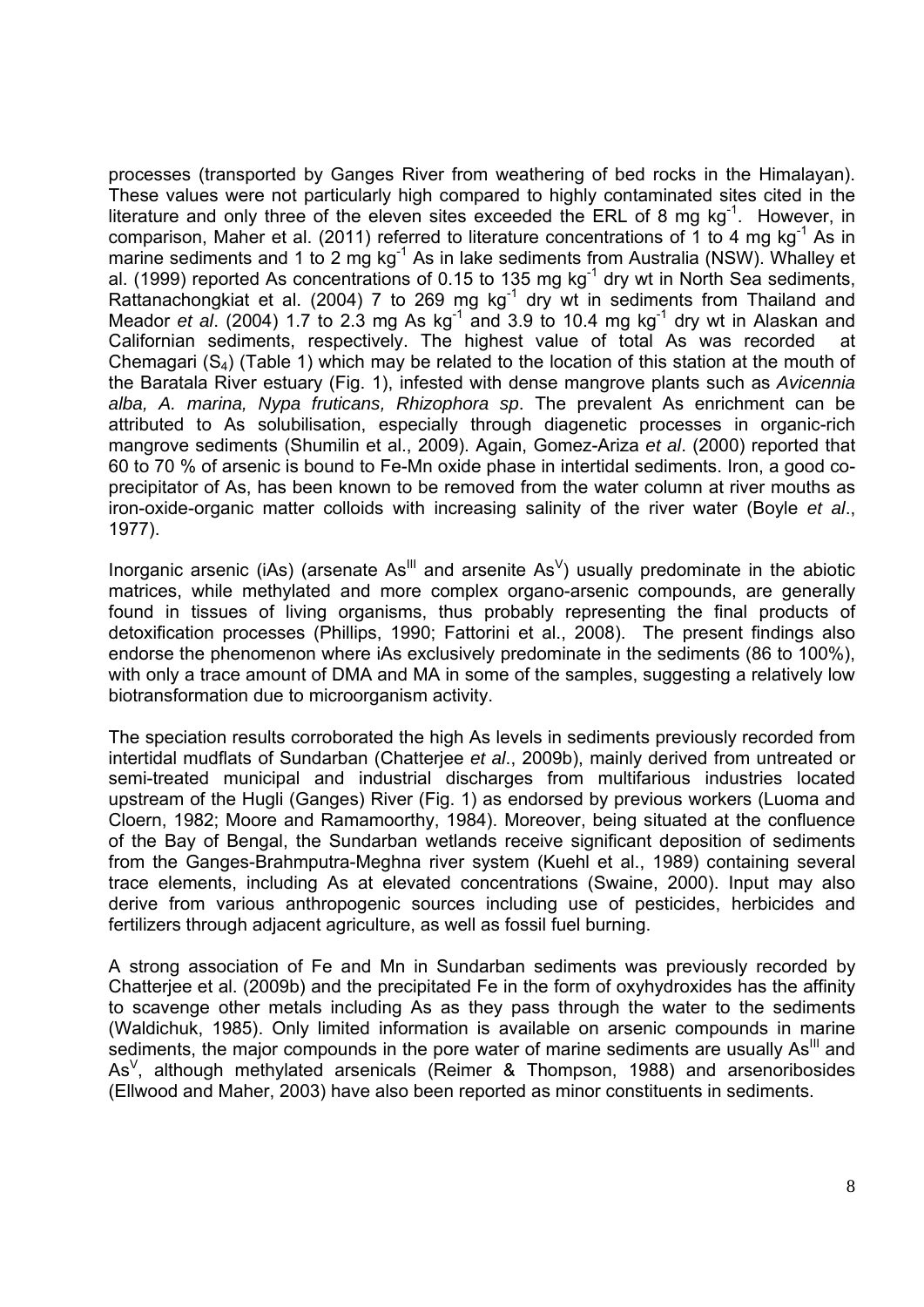# **3.3. Arsenic in Polychaetes from Sundarban wetland**

Polychaetes contained measurable concentrations of As in their body tissues from 0.98 to 11.62 mg  $kg^{-1}$  and arsenic species varied between the proportion of inorganic and organic forms (Table 3). The observed variations might be due to habitat and feeding differences of the polychaetes (as referred in Table 1) as well as physiological adaptation to ecological niches that probably controls bioaccumulation (Waring and Maher, 2005). The elevated level of As in detritivore *D. arborifera* may be involved in the deterrence of predators (Gibbs et al., 1983). Recoveries of total As in the extract were 42 to 81% and column recoveries were 61 to 98% (sum of As species / extract As total x 100), comparable to reported literature (Maher et al. 2011). Total As recorded in the present study is at the lower range for reported marine or estuarine organisms. For example, Meador et al. (2004) found 10 to 100 mg kg<sup>-1</sup> dw and 2 to 1500 mg kg<sup>-1</sup> dw in Alaskan and Californian polychaetes. A slightly positive correlation was observed between polychaete total As tissue content and sediment  $C_{\alpha\alpha}$ , pH, sand and silt content (r = 0.21, 0.43, 0.15. 0.38, respectively; P<0.05), although no correlation was apparent with clay content.

The complex interaction between host sediment and polychaete can vary due to the inherent characteristics of the individual species such as, uptake and regulation of trace metals, digestive tract biochemistry, and physiological state and feeding preferences. Moreover, pH, organic carbon content  $(C_{\text{ora}})$ , food availability and competition of other trace metals are also equally involved as extrinsic factors (Depledge and Rainbow, 1990). The bioaccumulation process in this macrozoobenthos is controlled by combinations of intrinsic and extrinsic, biological, physical and chemical factors (Depledge and Rainbow, 1990; Lee and Lee, 2005; Wang et al., 1999a; Wang and Fisher, 1999). The values for the accumulation factor (AF) (Total concentration in polychaete body tissues / Total concentration in host sediments) were generally low and did not exhibit bioaccumulation of As in the polychaetes from the host sediment, with the exception of *D. arborifera* from S<sub>5</sub> (Table 4) with an AF of 3.0 (range 0.2 to 3.0). This may be due to the fact that the studied sediment-feeding polychaete species (*D. arborifera*) swallow particulate organic matter, mud, sand, or plant materials, obtaining nutrients from their contents and/or the fine layer of algae and/or microbes coating each particle (Hutchings, 1984; Maher et al. 2011). This detrital organic material will often contain As-rich macroalgae (Waring *et al*. 2005).

*D. arborifera* was collected from the site  $S<sub>5</sub>$  in the vicinity of a sewage outfall in which the polychaetes exhibited nearly 90 % (11.62 mg kg<sup>-1</sup>) of total As as an uncharacterized As species, which eluted prior to AB and requires further characterization. Almost 1 mg kg<sup>-1</sup> (8) %) was exhibited as a  $PO<sub>4</sub>$ -arsenoriboside, with other As species present as minor constituents. The proportion of As in polychaetes comprised of the following: As<sup>III</sup>; 1 to 26 %, As<sup>V</sup>; 1 to 43 %, PO<sub>4</sub>-arsenoriboside; 8 to 48 %, DMA; <1 to 25 %, AB <1 to 16 %, although the latter was mainly present at <0.1 mg kg<sup>-1</sup>. The median ∑iAs (38 %) and ∑organo-As (62 %) proportions are representative of uptake from anaerobic muddy sediments, with *D. cultifera* (S1 and S3) exhibiting a greater proportion of As as iAs. *G. sootai* (sediment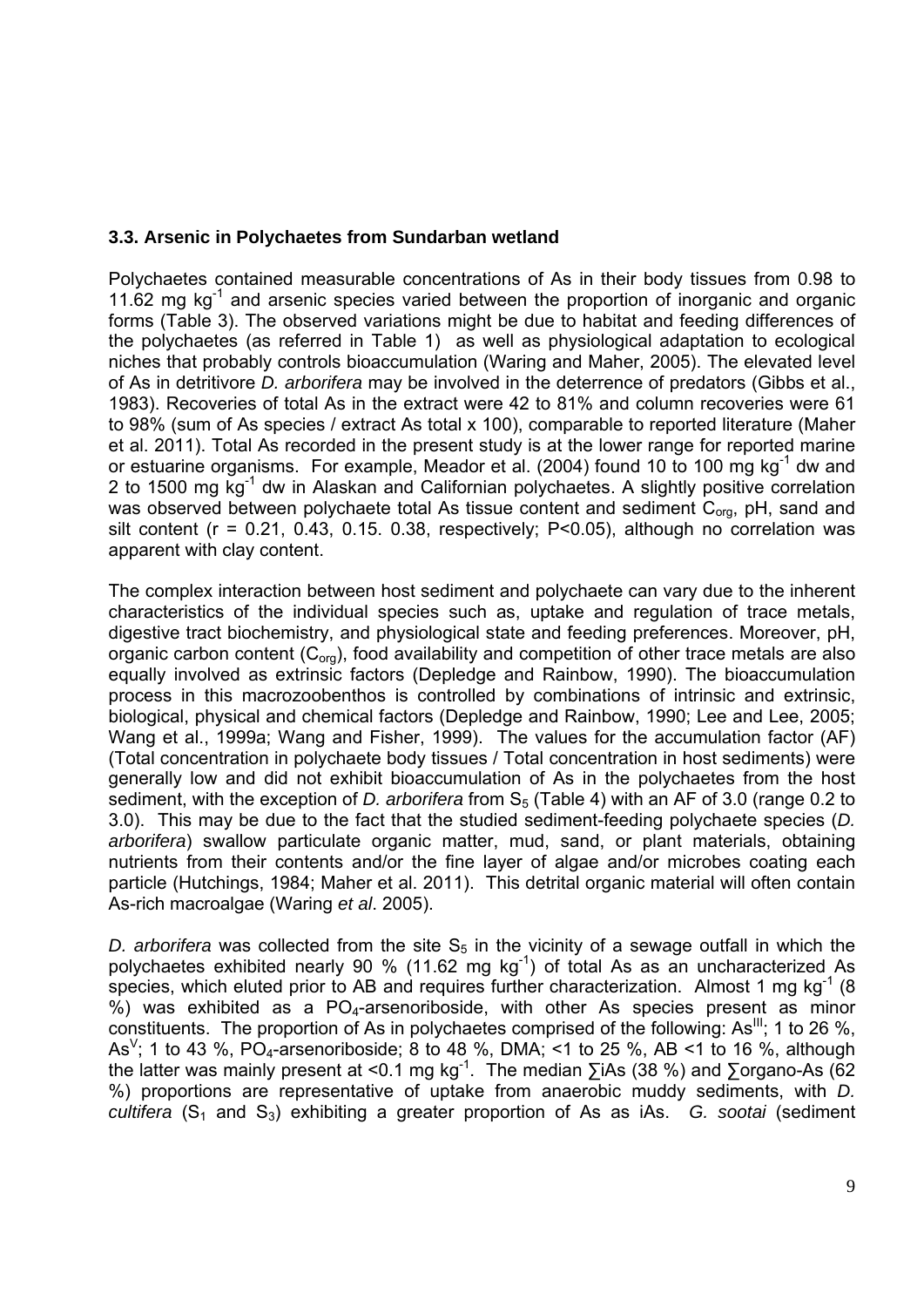ingester), *L. notorciratta* and *D. arborifera* (detritivores) exhibited organo-As greater than 60 % compared to less than 50 % for *D. cultifera* (herbivore). The unusually high proportion of iAs (both arsenite and arsenate) was also reported by Casado-Martinez et al. (2010) in the deposit-feeding polychaete *Arenicola marina* defined using radiotracer techniques. Recently, Casado-Martinez et al. (2012) revealed that arsenic bioaccumulation in *A. marina* was stored in the cytosol as heat stable protein  $($   $\sim$  50%) including metallothioneins, possibly as As (III)– thiol complexes. The presence of a high percentage (56 to 79%) of iAs in body tissues in *P. cultifera*, suggests they have developed a physiological resistance to these or metabolically process it (i.e. compartmentalize it) to reduce its toxicity (Waring *et al*., 2005). However, the proportion should be viewed in context with the low concentrations of total As found in this study.

The pattern of arsenic compounds in the studied polychaetes has several unusual features. First, AB is present as only a minor constituent (median 2%). Marine animals examined to date usually contain AB as their main compound (Francesconi & Edmonds, 1997), and there have been very few reported exceptions, for example, the sea squirt *Halocynthia roretzi* (Shiomi *et al*. 1983). Waring *et al*. (2005) reported *Notomastus estuarius* to contain only 9%  $AB$ , 30% As<sup>III</sup>, 8% As<sup>V</sup>, 30% arsenoribosides and 4% as an unknown anionic species. Most polychaetes accumulate AB, with the exception of deposit feeders inhabiting estuarine mud habitats, in which significant proportions of As may be present as iAs and arsenoribosides that may be metabolized differently in higher organisms compared to AB.

Organo-As compounds were reported to be accumulated by detritivore polychaetes as in  $S_5$ , whereby bioaccumulation for iAs is limited, particularly in relation to salinity, whereby As<sup>V</sup> is less bioavailable to marine than to estuarine animals. Organo-As compounds in marine organisms are often thought to represent non-toxic end products in a scheme for detoxifying harmful inorganic arsenic (Edmonds and Francesconi, 1987). Little of the organoAs accumulated by humans from seafood is converted to toxic As<sup>III</sup> and therefore marine As represents a low risk to humans (Maher et al., 2011). In contrast,  $As<sup>V</sup>$  is the most toxic of the arsenic species found in environmental samples (Neff, 1997); its presence as a significant arsenic species in polychaetes suggests that these organisms may have a particular resistance to  $As<sup>V</sup>$ , or metabolises it in a unique manner. The third point of interest is the presence of DMA and  $PO<sub>4</sub>$ -arsenoriboside as the most dominant organoarsenicals. The higher concentration of DMA in *G. sootai* (at  $S_2$ ) (0.39 mg kg<sup>-1</sup>) and *L. notocirrata* (at  $S_4$ )  $(0.41 \text{ mg kg}^{-1})$  might be related to degradation products of AB in sediments (Hanaoka et al., 1992a; 1992b; 1996). The PO<sub>4</sub>-arsenoriboside contained almost 1 mg kg<sup>-1</sup> in each of these polychaetes, representing 21 and <1 % of total As, respectively. The fourth point is the presence of an unknown compound in all polychaete tissues in negligible amounts in each polychaete, with the exception of  $S<sub>5</sub>$  (*D. arborifera*), which might be derived from the host sediments. The chemical form of this arsenic compound is currently under investigation following fresh collection of sample material.

*P. cultifera* (at S<sub>3</sub>) exhibited a higher proportion of AB (0.24 mg kg<sup>-1</sup> dw, 16%) compared to the other polychaetes where the concentration of AB in sediments were  $\leq 0.01$  mg kg<sup>-1</sup>. It is unlikely that these polychaete species accumulated AB directly from interstitial water and/or sediments since AB has been reported to be readily degraded to DMA, trimethylarsine oxide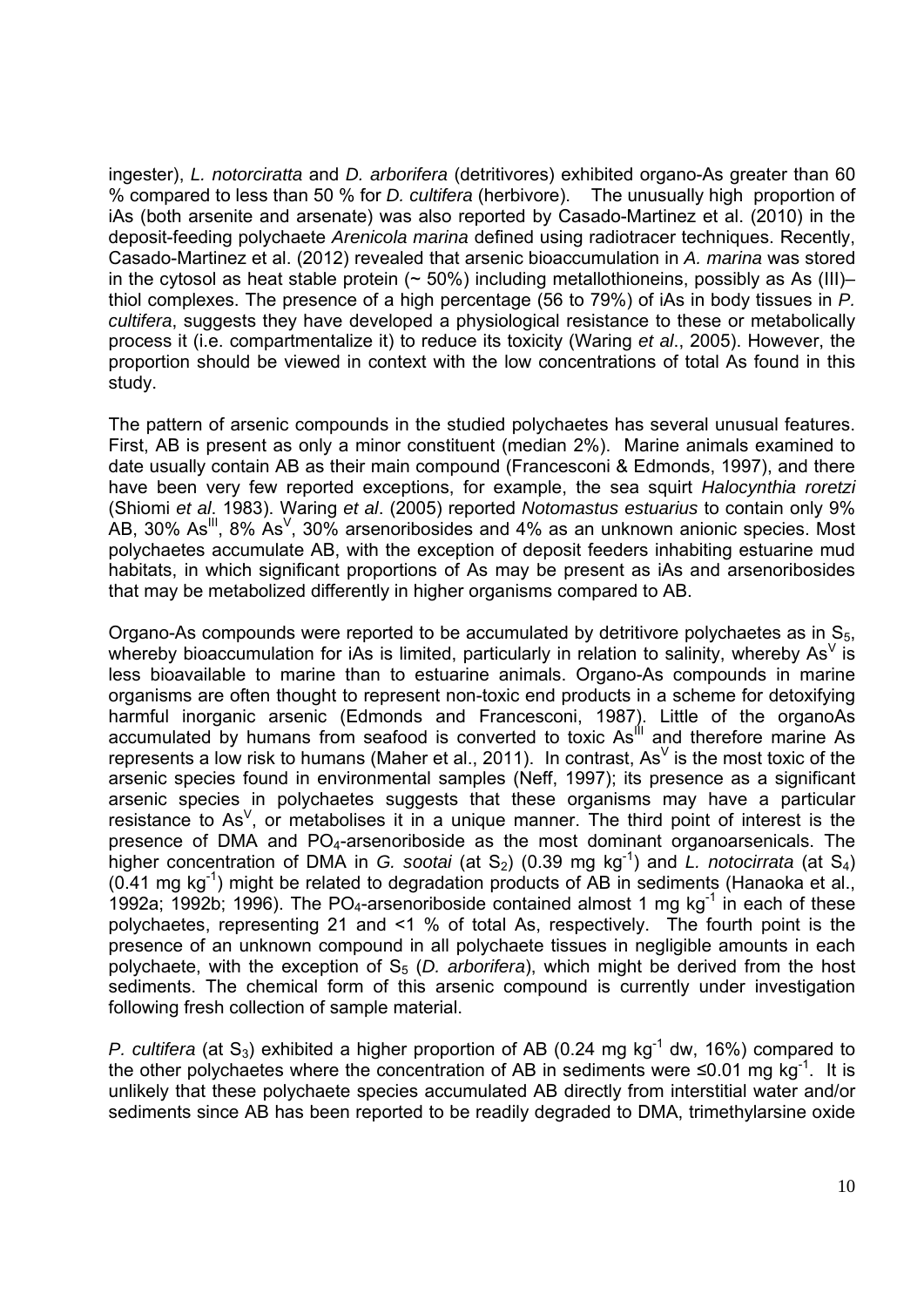(TMAO) and inorganic arsenic under both anaerobic and aerobic redox conditions in marine sediments (Hanaoka et al., 1992a,b). AB is probably accumulated by the polychaetes through organic food sources containing AB within sediments. Methylarsenate (MA) was absent from the majority of sediment samples except for Gosaba  $(S_8)$  (0.02 mg kg<sup>-1</sup>), Dhamakhali (S<sub>10</sub>) and Jharkhali (S<sub>11</sub>) (0.01 mg kg<sup>-1</sup>), whilst MA was completely absent in all polychaetes.

DMA is a relatively toxic organo-As compound for marine organisms (Fattorini et al. 2004; 2005). Notably, DMA in sediments was either absent or inconsistently present in low concentrations, whereas this was almost consistently present in all polychaete body tissues. The maximum DMA concentration in sediments was recorded at site  $S_{10}$  (0.06 mg kg<sup>-1</sup>). However, the DMA is consistently present as the most important intermediates and degradation products in all polychaetes and the maximum concentrations were observed in *L. notocirrata* (0.41 mg kg<sup>-1</sup> dw) and *G. sootai* (0.39 mg kg<sup>-1</sup> dw) at sites S<sub>4</sub> and S<sub>2</sub> respectively confirming a rapid transformation of arsenic in these polychaetes as reported by Fattorini et al. (2005). The presence of DMA might suggest both the degradation of more complex arsenic compounds (i.e., arsenosugars) accumulated from phytoplankton algae or the methylation of inorganic arsenic usually present in abiotic matrices such as seawater and sediments (Notti et al., 2007). It was reported that the polychaete species *S. spallanzanii*  from the coastal regions of Australia can produce DMA by methylating iAs or demethylating more complex arseno-compounds. Results of feeding experiments supported the speciesspecific function of arsenic making unpalatable to predators the more vulnerable tissues (Fattorini et al. 2004; Notti et al., 2007). A similar defensive role can be proposed for the marked accumulation of vanadium in branchial crowns of *P. littoralis* which were also vigorously rejected by fish after tasting these tissues. Hence the unusual prevalence of DMA could be anticipated with a possible antipredatory role for these benthic polychaetes, but further investigation is still required for confirmation.

## **CONCLUSION**

The results demonstrate the capacity of the four benthic polychaete species to accumulate the As and its different species which might be ascribed to species-specific characteristics and inherent peculiarities in arsenic metabolism (Fattorini et al., 2005). The unusual prevalence of  $As<sup>III</sup>$  and other less innocuous compounds (such as DMA and As-PO<sub>4</sub>) was encountered in the sediment ingester *G. sootai* and detritivore *L. notocirrata* which is the most interesting aspect of the work. This indicates that these species have a certain ability of inorganic arsenic methylation, which may contribute to the detoxification process and thus needs further research. In contrast, arsenic has been accumulated as  $As<sup>V</sup>$  as the most dominant form in the herbivore *P. cultifer*a with a small quantity of DMA*, suggesting* a limited biomethylation capacity in this species as asserted by Geiszinger et al., (2002a) in the deposit feeding polychaete *Arenicola marina*.

A detailed account of additional benthic polychaete species in terms of their habitat type, food preferences, physiology and exposure to arsenic species are essentially required for the assessment of arsenic uptake pathways and bioaccumulation through the food chain. This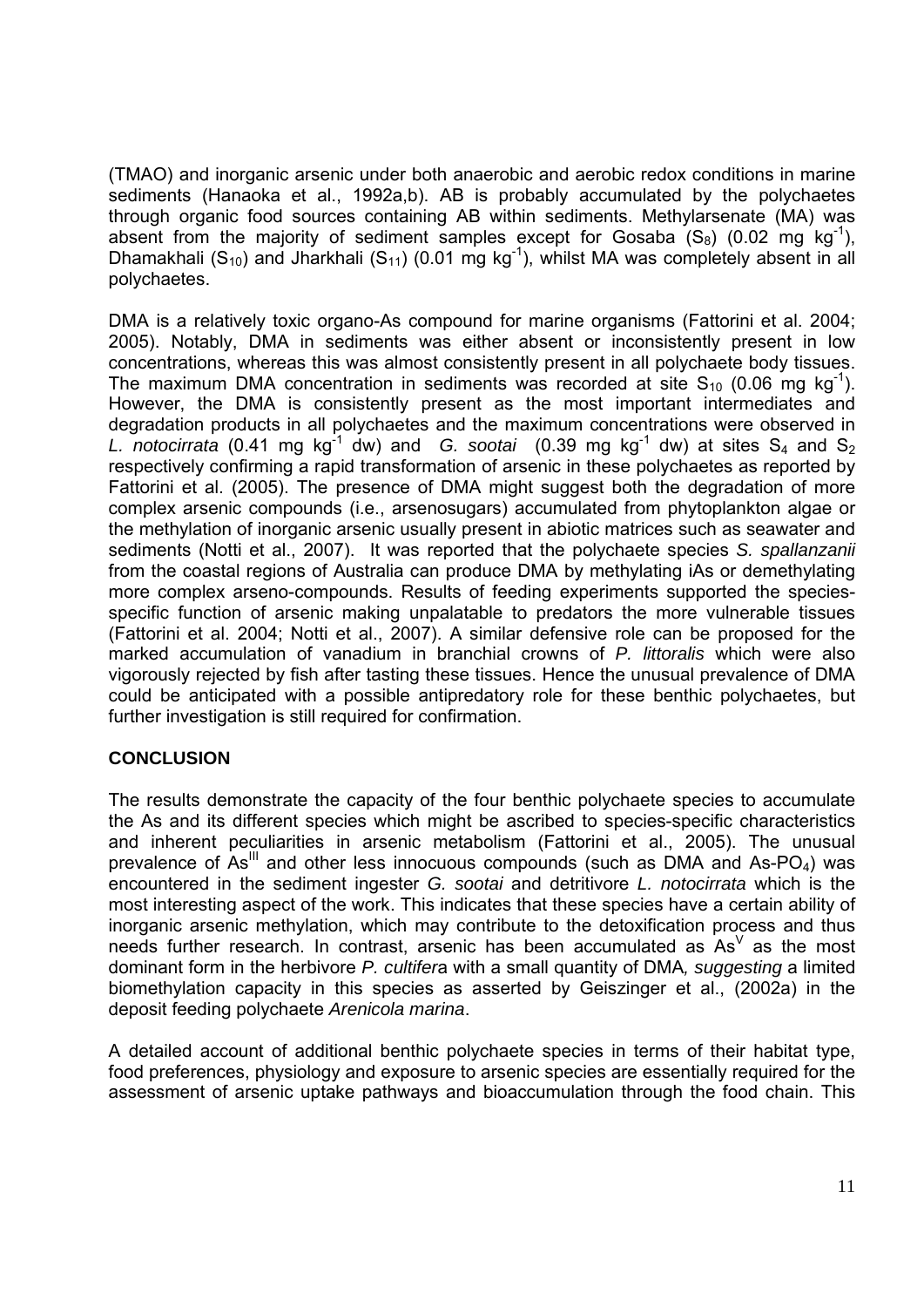would help to make a reference dataset of species-specific natural background concentrations of arsenic in polychaetes in Sundarban wetland environment.

#### **Acknowledgments**

The research work was financially supported by the University Grants Commission (UGC), New Delhi, India (Sanction No UGC/199/UPE/07) under the scheme ''University with Potential for Excellence'' (Modern Biology Group). One of the authors (Md. A. Alam) is greatly indebted to UGC for awarding him project fellowship. The collaboration was facilitated through funding from the Royal Society. This work is published with the permission of the Executive Director of the British Geological Survey.

#### **References**

Bhattacharya, A., Sarkar, S. K. (2003). Impact of over exploitation of shellfish: northeastern coast of India. *Ambio*, 32(1), 70–75

Boyle, E. A., Edmond J. M. & Sholkovitz E. R. (1977). Mechanism of iron removal in estuaries. *Geochimica et Cosmochimica Acta, 41*(9), 1313 – 1324.

Button, M., Jenkins, G. T., Harrington, C. F. & Watts, M. J. (2009). Biotransformation of As in earthworms from a contaminated mine site. *Journal of Environmental Monitoring, 11*, 1484 - 1491.

Canuel, E. A., & Martens, C. S. (1993). Seasonal variations in the sources and alteration of organic matter associated with recently-deposited sediments. *Organic Geochemistry, 20*, 563-577.

Casado-Martinez, M.C., Smith, B.D., Luoma, S.N. & Rainbow (2010). Bioaccumulation of arsenic from water and sediment by a deposit-feeding polychaete (*Arenicola marina*): A biodynamic modeling approach. *Aquatic Toxicology*, 98: 34-43.

Casado-Martinez, M.C., Duncan, E., Smith, B.D., Maher, W.A. & Rainbow (2012). Arsenic toxicity in a sediment-dwelling polychaete: detoxification and arsenic metabolism. *Toxicology*, 21: 576-590.

Chatterjee, M., Canario, J., Sarkar, S. K., Brancho, V., Bhattacharya, A. K. & Saha, S. (2009a). Mercury enrichments in core sediments in Sundarban mangroves, northeastern part of Bay of Bengal and their ecotoxicological significance. *Environmental Geology, 57*(5), 1125  $-1134.$ 

Chatterjee, M., Massolo, S., Sarkar, S. K., Bhattacharya, A. K., Bhattacharya, B. D., Satpathy, K. K. & Saha S. (2009b). An assessment of trace element contamination in intertidal sediment cores of Sundarban mangrove wetland, India for evaluating sediment quality guidelines. *Environmental Monitoring and Assessment, 150*, 307 – 322.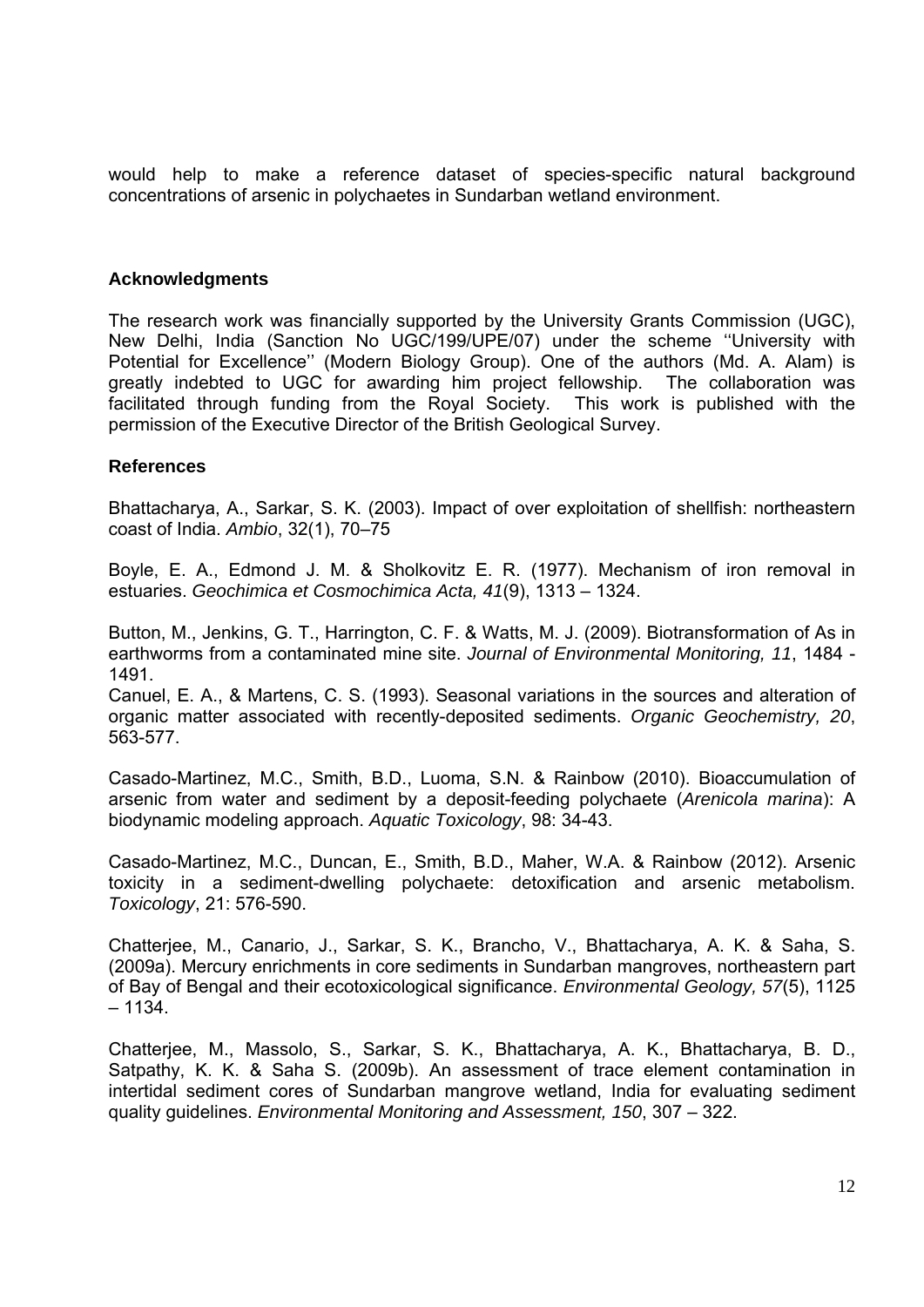Chatterjee, M., Silva Filho, E. V., Sarkar, S. K., Sella, S. M., Bhattacharya, A., Satpathy, K. K., Prasad, M. V. R., Chakraborty, S. & Bhattacharya, B. D. (2007). Distribution and possible source of trace elements in the sediment cores of a tropical macrotidal estuary and their ecotoxicological significance. *Environment International, 33*, 346 – 356.

Cullen, W. R. & Reimer K. J. (1989). Arsenic speciation in the environment. *Chemistry Reviews, 89*, 713 – 764.

Depledge, M. H. & Rainbow, P. S. (1990). Models of regulation and accumulation of trace metals in marine invertebrates. *Comparative Biochemistry and Physiology, C: Comparative Pharmacology & Toxicology, 97*, 1 – 7.

Domínguez, C., Sarkar, S. K., Bhattacharya, A., Chatterjee, M., Bhattacharya, B. D., Jover, E., Albaigés, J., Bayona, J. M., Alam, Md. A. & Satpathy K. K. (2010). Quantification and source identification of polycyclic aromatic hydrocarbons in core sediments from Sundarban Mangrove Wetland, India. *Archives of Environmental Contamination and Toxicology, 59*, 49 – 61.

Edmonds, J. S. & Francesconi, K. A. (1987). Transformations of arsenic in the marine environment. *Experientia, 43*, 553 – 557.

Ellwood, M. J. & Maher, W. A. (2003). Measurement of arsenic species in marine sediments by high performance liquid chromatography inductively coupled plasma mass spectrometry. *Analytica Chimica Acta, 477*, 279 - 291.

Fattorini, D., Alonso-Hernandez, C. M., Diaz-Asencio, M., Munoz-Caravaca, A., Panacciulli, F. G., Tangherlini, M. & Regoli, F. (2004). Chemical speciation of arsenic in different marine organisms: importance in monitoring study. *Marine Environmental Research, 58*, 845 – 850.

Fattorini, D., Notti, A., Halt, M. N., Gambi, M. C. & Regoli, F. (2005). Levels and chemical speciation of arsenic in polychaetes: a review. *Marine Ecology, 26*, 255 – 264.

Fattorini, D., Notti, A., Di Mento, R., Cicero, A.M., Gabellini, M., Russo, A., Regoli, F. (2008). Seasonal, spatial and inter-annual variations of trace metals in mussels from the Adriatic Sea: a regional gradient for arsenic and implications for monitoring the impact of offshore activities. *Chemosphere,* **72**, 1524–1533.

Francesconi K. A. & Edmonds, J. S. (1994). Biotransformation of arsenic in the marine environment. In: Niagu, J. O. (ed) *Arsenic in the environment, part I: cycling and characterization*. Wiley, New York, p 221.

Francesconi, K. A. & Edmonds, J. S. (1997). Arsenic and marine organisms. *Advances in Inorganic Chemistry, 44*, 147 – 189.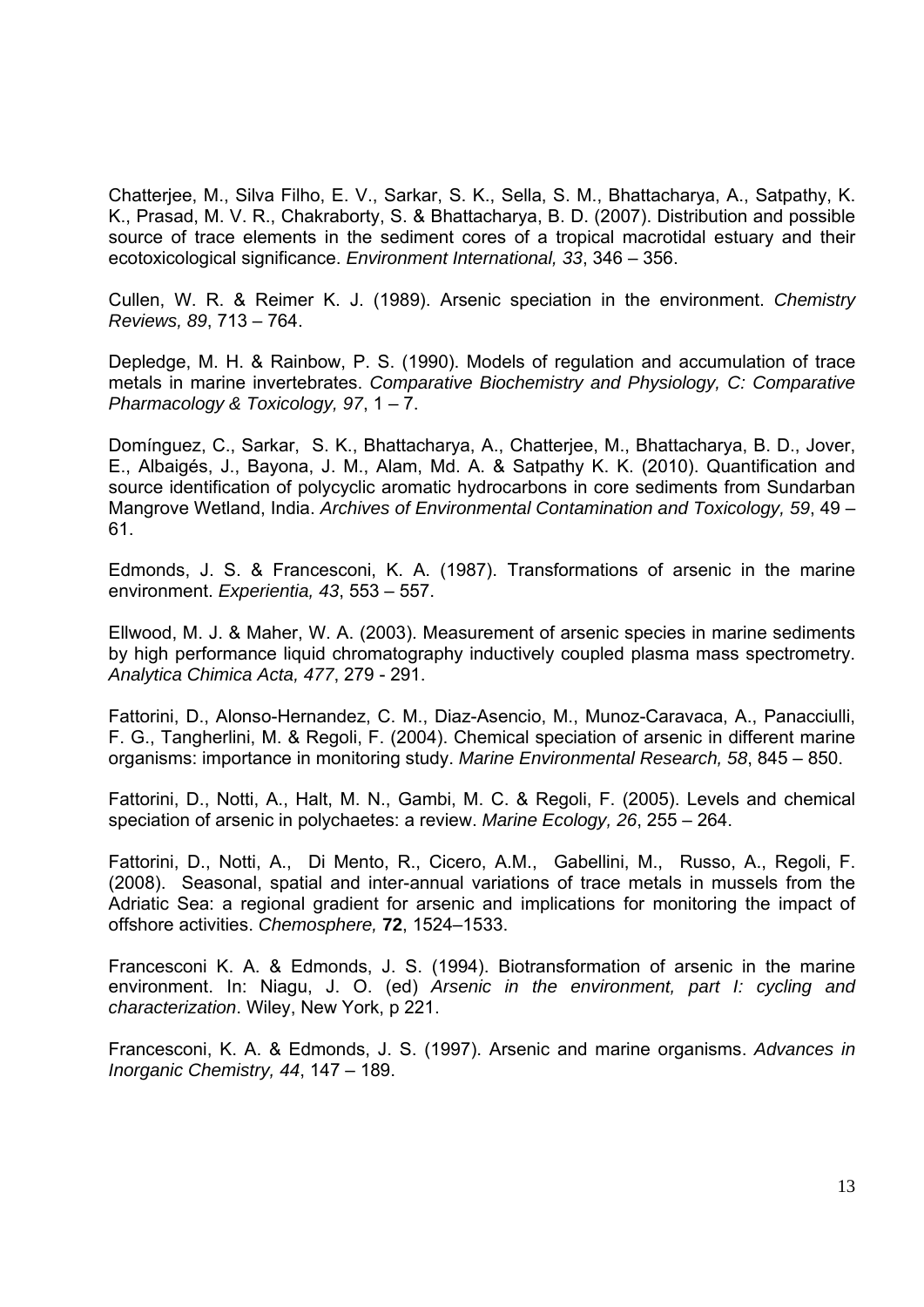Francesconi, K. A., Goessler, W., Panutrakul, S. & Irgolic, K. J. (1998). A novel arsenic containing riboside arsenosugar in three species of gastropod. *The Science of Total Environment, 221*, 139 – 148.

Gallardo, M. V., Bohari, Y., Astruc, A., Potin-Gautier, M. & Astruc, M. (2001). Speciation analysis of arsenic in environmental solids reference materials by high performance liquid chromatography hydride generation atomic fluorescence spectrometry following orthophosphoric acid extraction. *Analytica Chimica Acta, 441*, 257 – 268.

Garcia-Manyes, S., Jiminez, G., Padro, A., Rubio, R. & Rauret, G. (2002). Arsenic speciation in contaminated soils. *Talanta, 58*, 97 – 109.

Gebel, T. W. (2001). Genotoxicity of arsenical compounds. *International Journal of Hygiene and Environmental Health, 203*, 249 – 262.

Geiszinger, A. E., Goessler, W. & Francesconi, K. A. (2002a). The marine polychaete *Arenicola marina*: its unusual arsenic compound pattern and its uptake of arsenate from seawater. *Marine Environmental Research, 53*, 37 – 50.

Geiszinger, A. E., Goessler, W. & Francesconi, K.A. (2002b). Biotransformation of arsenate to the tetramethylarsonium ion in the marine polychaetes *Nereis diversicolor* and *Nereis virens*. *Environmental Science and Technology, 36*, 2905 – 2910.

Geiszinger, A., Goessler, W., Kuehnelt, D., Francesconi, K. & Kosmus, W. (1998). Determination of arsenic compounds in earthworms. *Environmental Science and Technology, 32*, 2238 – 2243.

Gibbs, P.E., Langston, W.J., Burt, G.R., Pascoe, P.L. (1983). *Tharyx marioni* (Polychaeta): a remarkable accumulator of arsenic. *Journal of Marine Biological Association of UK*, 63, 313– 325.

Gomez-Ariza, J. L., Sanchez-Rodas, D., Giraldez, I. & Morales, E. (2000). Comparison of biota sample pretreatments for arsenic speciation with coupld HPLC-HG-ICP-MS. *Analyst, 125*, 401 – 407.

Hanaoka, K., Koga, H., Tagawa, S. & Kaise, T. (1992a). Degradation of arsenobetaine to inorganic arsenic by the microorganisms occurring in the suspended substances. *Comparative Biochemistry and Physiology, 101B*, 595 - 599.

Hanaoka, K., Koga, H., Tagawa, S. & Kaise, T. (1992b). The degradation of arsenobetaine to inorganic arsenic by sedimentary microorganisms. *Hydrobiologia, 235/236* (Dev. Hydrobiol. 75), 623 - 628.

Hanaoka, K., Tagawa, S. & Kaise, T. (1996). The fate of organoarsenic compounds in marine ecosystems. *Applied Organometallic Chemistry, 6*, 139 - 146.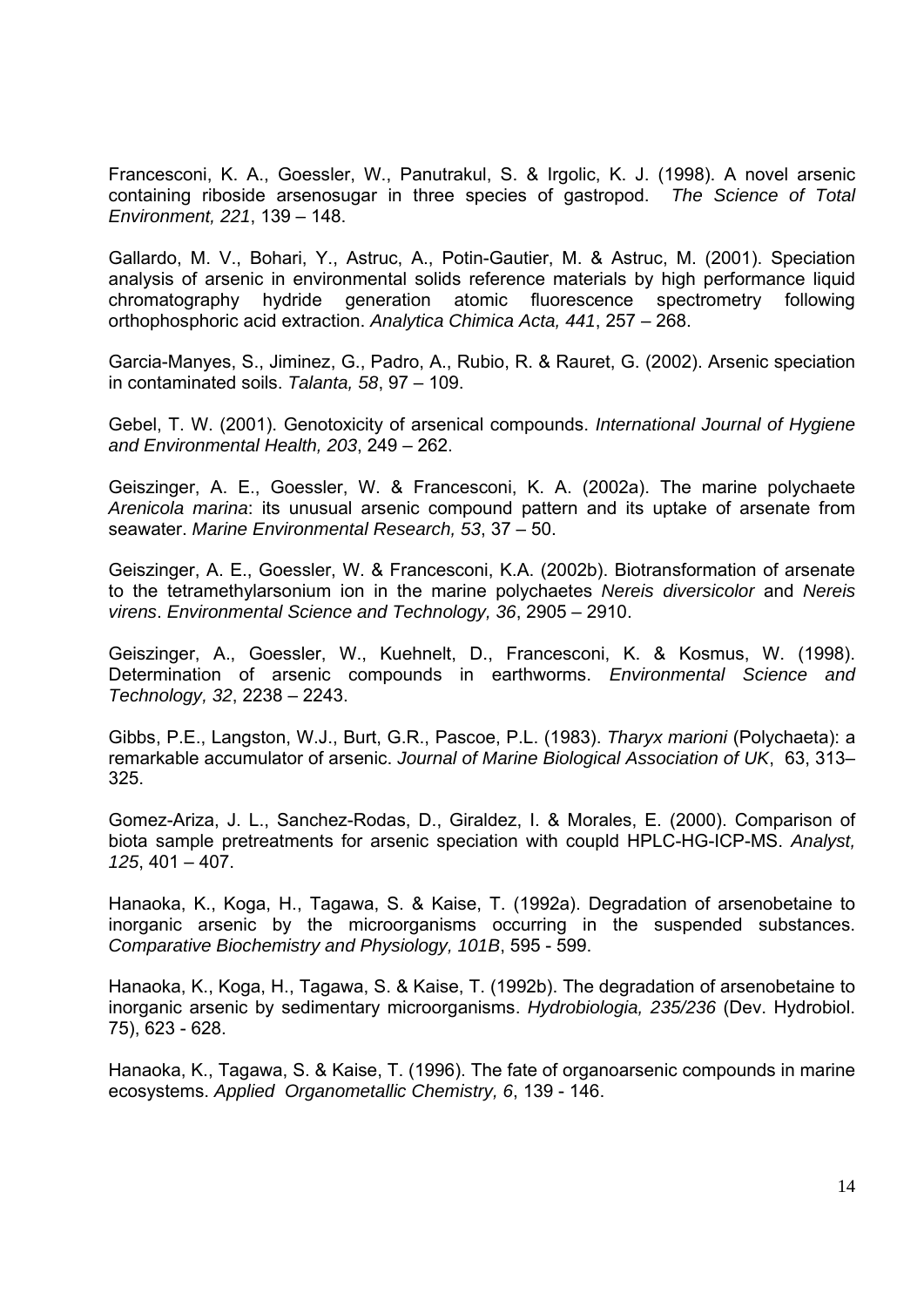Hatje, V., Macedo, S.M., de Jesus, R.M., Cotrim, G., Garcia, K.S., de Queiroz, A.F., & Ferreira, S.L.C. (2010). Inorganic As speciation and bioavailability in estuarine sediments of Todos os Santosh Bay, BA, Brazil. *Marine Pollution Bulletin 60*, 2225 – 2232.

Hutchings, P A. (1984). A preliminary report on the spatial and temporal patterns of polychaete recruitment on the Great Barrier Reef. In: Hutchings PA (ed) *Proceedings of 1st International Polychaete Conference Sydney. Limnological Society NSW*, pp 227 – 237.

Islama, S.M.N., Rahmana, S.H., Chowdhury, D.A., Rahmana, M.M. & Tareq, S.M. (2012) Seasonal Variations of Arsenic in the Ganges and Brahmaputra River, Bangladesh. *Journal of Scientific Research,* 4 (1), 65-75.

Jankong, P., Chalhoub, C., Kienzl, N., Goessler, W., Fransesconi, K. & Visoottiviseth, P. (2007). Arsenic accumulation and speciation in freshwater fish living in arsenic contaminated waters. *Environmental Chemistry, 4*, 11 – 17.

Kuehl, S. A., Hariu, T. M. & Moore, W. S. (1989). Shelf sedimentation off the Ganges-Brahmaputra river system: evidence for sediment bypassing to the Bengal Fan. *Journal of Geology, 17*, 1132 - 1135.

Kuehnelt, D., Goessler, W. & Irgolic, K. J. (1997). Arsenic compounds in terrestrial organisms III: arsenic compounds in *Formica* sp. from an old arsenic smelter site. *Applied Organometallic Chemistry, 11*, 289 – 296

Lee, J. S. & Lee, B. G. (2005). Effects of salinity, temperature and food type on the uptake and elimination rates of Cd, Cr and Xn in the Asiatic Clam *Corbicula fluminea*. *Ocean Science Journal, 40*, 79 – 89.

Luoma, S. N. & Cloern, J. E. (1982). The impacts of waste-water discharge on biological communities in San Francisco Bay. In: Kockelman, H. J., Conomos, T. J. & Leviton, A. E. (Eds), *San Francisco Bay, Use and Protection*. Pacific Division, AAAS, San Francisco, pp. 137-160.

Madsen, A D, Goessler, W, Pedersen, S N and Francesconi, K A. (2000). Characterisation of an algal extract by HPLC-ICP-MS and LC-electrospray MS for use in arsenosugar speciation studiesJournal of Analytical Atomic Spectrometry, 15, 657 – 662.

Maher, W. A., Foster, S. D., Taylor, A. M., Krikowa, F., Duncan, E. G. & Chariton, A. A. (2011). Arsenic distribution and species in two *Zostera capricorni* seagrass ecosystems, New South Wales. *Environmental Chemistry, 8*, 9 - 18.

Meador, J. P., Ernest, D. W. & Kagley, A. (2004). Bioaccumulation of arsenic in marine Fish and Invertebrates from Alaska and California. *Archives of Environmental Contamination and Toxicology, 47*, 223 – 233.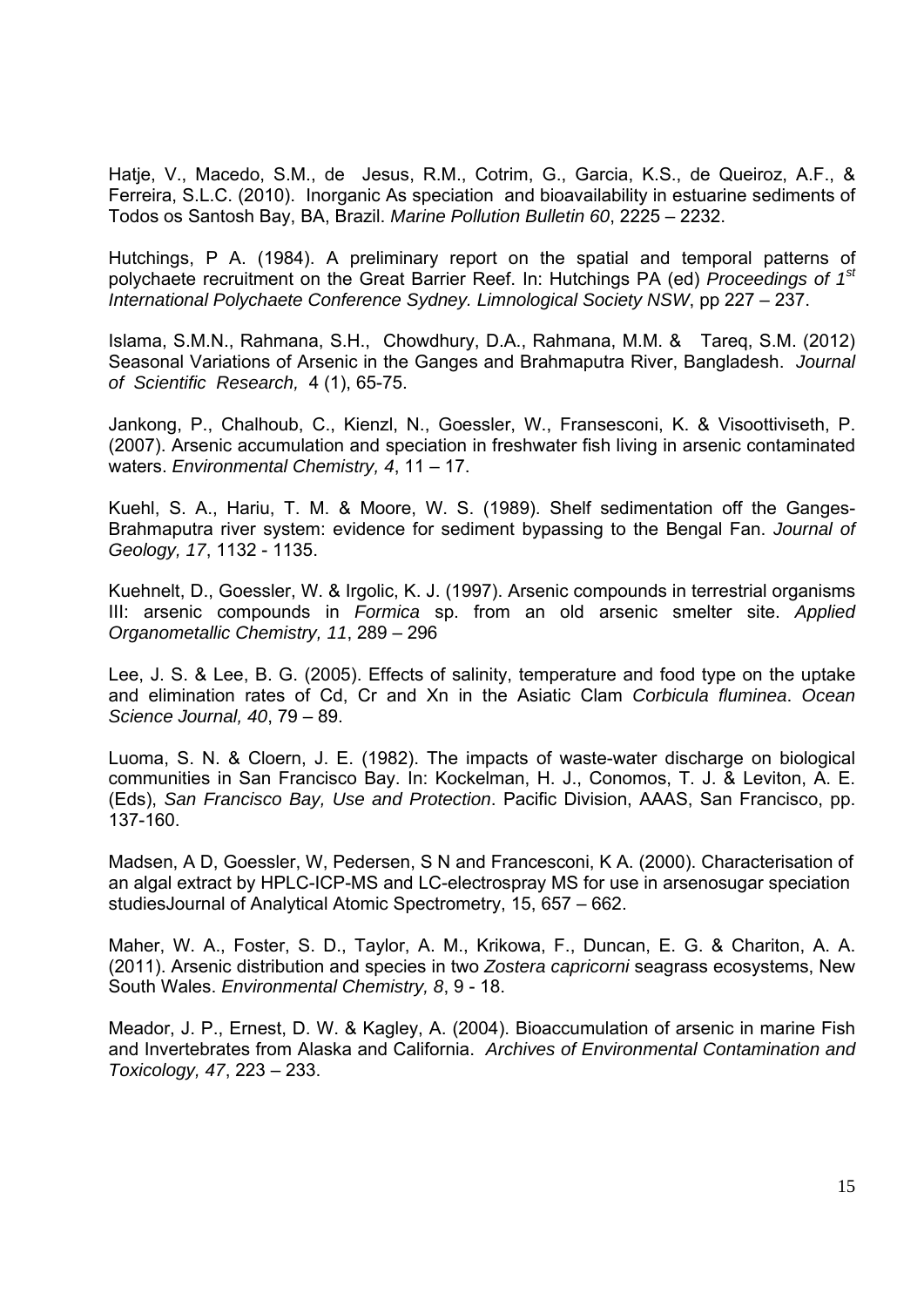Moore, J.W. & Ramamoorthy, S. (1984). Heavy Metals in Natural Waters, *Applied Monitoring and Impact Assessment*. Springer-Verlag, New York, 268 pp.

Nam, S-H, Oh, H-J, Min, H-S & Lee, J-H. (2010). A study on the extraction and quantization of total arsenic and arsenic species in seafood by HPLC-ICP-MS. *Microchemical Journal, 95*, 20 – 24.

Neff J. M. (1997). Ecotoxicology of arsenic in the marine environment: A review. *Environmental Toxicology and Chemistry, 16*, 917 – 927.

Nischwitz, V. & Pergantis, S. A. (2006). Optimization of an HPLC selected reaction monitoring electrospray tandem mass spectrometry method for the detection of 50 arsenic species. *Journal of Analytical Atomic Spectrometry, 21*, 1277 – 1286.

Notti, A., Fattorini, D., Razzetti, E. M. & Regoli, F. (2007). Bioaccumulation and biotransformation of arsenic in the Mediterranean polychaete *Sabella spallanzanii*: experimental observations. *Environmental Toxicology and Chemistry, 26*, 1186 – 1191.

O'Reilly, J., Watts, M. J., Shaw, R. A., Marcilla, A. L. & Ward, N. I. (2010). Arsenic contamination of natural waters in San Juan and La Pampa, Argentina. *Environmental Geochemistry and Health, 32*, 491 – 515.

Pérez-López, R., Nieto, J. M., López-Cascajosa, M. J., Díaz-Blanco, M. J., Sarmiento, A. M., Oliveira, V., & Sánchez-Rodas, D. (2011). Evaluation of heavy metals and arsenic speciation discharged by the industrial activity on the Tinto-Odiel estuary, SW Spain. *Marine Pollution Bulletin, 62*, 405 - 411.

Phillips, D. J. H. (1990). Arsenic in aquatic organisms: a review, emphasizing chemical speciation. *Aquatic Toxicology, 16*, 151 – 186.

Pierce M. L. & Moore C. B. (1982). Adsorption of arsenite and arsenate on amorphous iron hydroxide. *Water Research, 16*, 1247–1253.

Rattanachongkiat, S., Millward, G. E. & Foulkes, M. E. (2004). Determination of arsenic species in fish, crustacean and sediment samples from Thailand using high performance liquid chromatography (HPLC) coupled with inductively coupled plasma mass spectrometry (ICP-MS). *Journal of Environmental Monitoring, 6*, 254 – 261.

Reimer, K. J. & Thompson, A. J. (1988). Arsenic speciation in marine interstitial water. The occurrence of organoarsenicals. *Biogeochemistry, 6*, 211 – 237.

Sarkar, S. K., Bhattacharya, B. D. & Saha S. (2007a). Spatial variations of zooplankton in Sundarban mangrove wetland, northeastern part of the Bay of Bengal. *The ICFAI Journal of life Sciences, 1*, 7 – 21.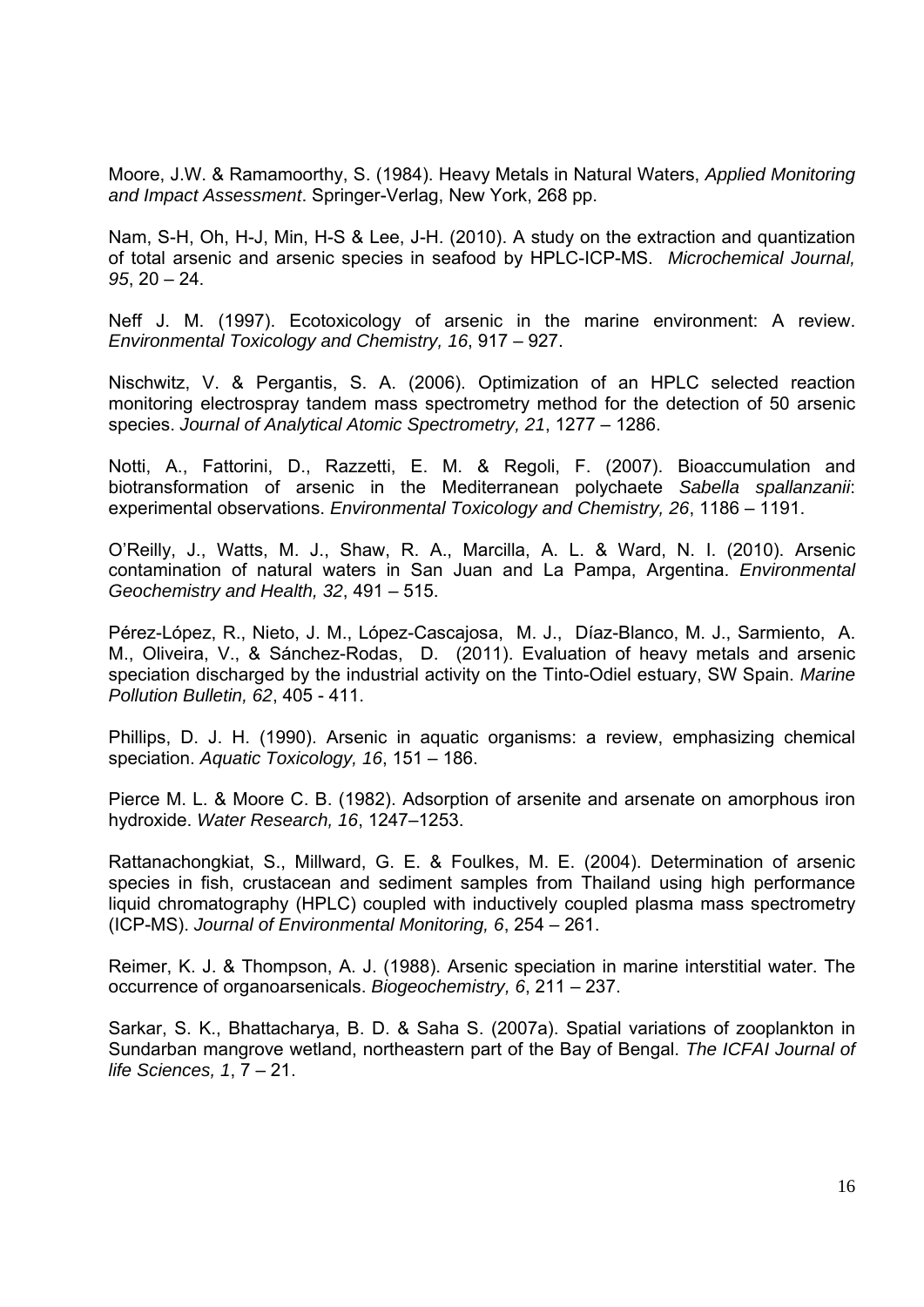Sarkar, S. K. & Bhattacharya, A. K. (2003). Conservation of biodiversity of the coastal resources of Sundarbans, northeast India: an integrated approach through environmental education. *Marine Pollution Bulletin, 47*, 260 - 264.

Sarkar, S. K., Franciscovic-Bilinski, S., Bhattacharya, A., Saha, M. & Bilinski, H. (2004). Levels of elements in the surficial estuarine sediments of the Hugli River, northeast India and their environmental implications. *Environment International, 30*, 1089 – 1098.

Sarkar, S. K., Saha, M., Takada, H., Bhattacharya, A., Mishra, P. & Bhattacharya, B. (2007b). Water quality management in the lower stretch of the river Ganges, east coast of India: An approach through environmental education. *Journal of Cleaner Production, 15*(16), 1459 – 1467.

Shiomi, K., Shiagawa, A., Azuma, A., Yamanaka, H. & Kikuchi, T. (1983). Purification of water-soluble arsenic compounds in a flatfish *Limanda herzensteini*, sea squirt *Halocynthia roretzi*, and sea cucumber *Stichopus japanicus*. *Comparative Biochemistry and Physiology, 74*, 393 - 396.

Shumilin, E., Meyer-Willerer, A., Marmolejo-Rodriguez, A. J., Morton-Bermea, O., Galicia-Perez, M. A., Hernandez, E. & Gonzalez-Hernandez, G. (2005). Iron, cadmium, chromium, copper, cobalt, lead, and zinc distribution in the suspended particulate matter of the tropical Marabasco River and its estuary, Colima, Mexico. *Bulletin of Environmental Contamination and Toxicology, 74*, 518 – 525.

Swaine, D. J. (2000). Why trace elements are important. *Fuel Processing Technology, 65 – 66*, 21–33

Waldichuk, M. (1985). Biological availability of metals to marine organisms. *Marine Pollution Bulletin, 16*, 7 – 11.

Wang, W. X. & Fisher, N. S. (1999). Assimilation efficiencies of chemical contaminants in aquatic invertebrates: a synthesis. *Environmental Toxicology and Chemistry, 18*, 2023 – 2045.

Wang, W-X., Qiu, J-W. & Qian, P-Y. (1999). Significance of trophic transfer in predicting the high concentration of zinc in barnacles. *Environmental Science and Technology, 33*, 2906 – 2909.

Wang, Y-C. Chaung, R-H. & Tung, L-C. (2004). Comparison of the cytotoxicity induced by different exposure to sodium arsenite in two fish cell lines. *Aquatic Toxicology, 69*, 67–79.

Waring, J. S., Maher, W. (2005). Arsenic bioaccumulation and species in marine Polychaeta. *Applied Organometallic Chemistry*, 19, 917-929.

Waring, J., Maher, W., Foster, S. & Krilkowa, F. (2005). Occurrence and speciation of arsenic in common Australian coastal polychaetes species. *Environmental Chemistry, 2*, 108 – 118.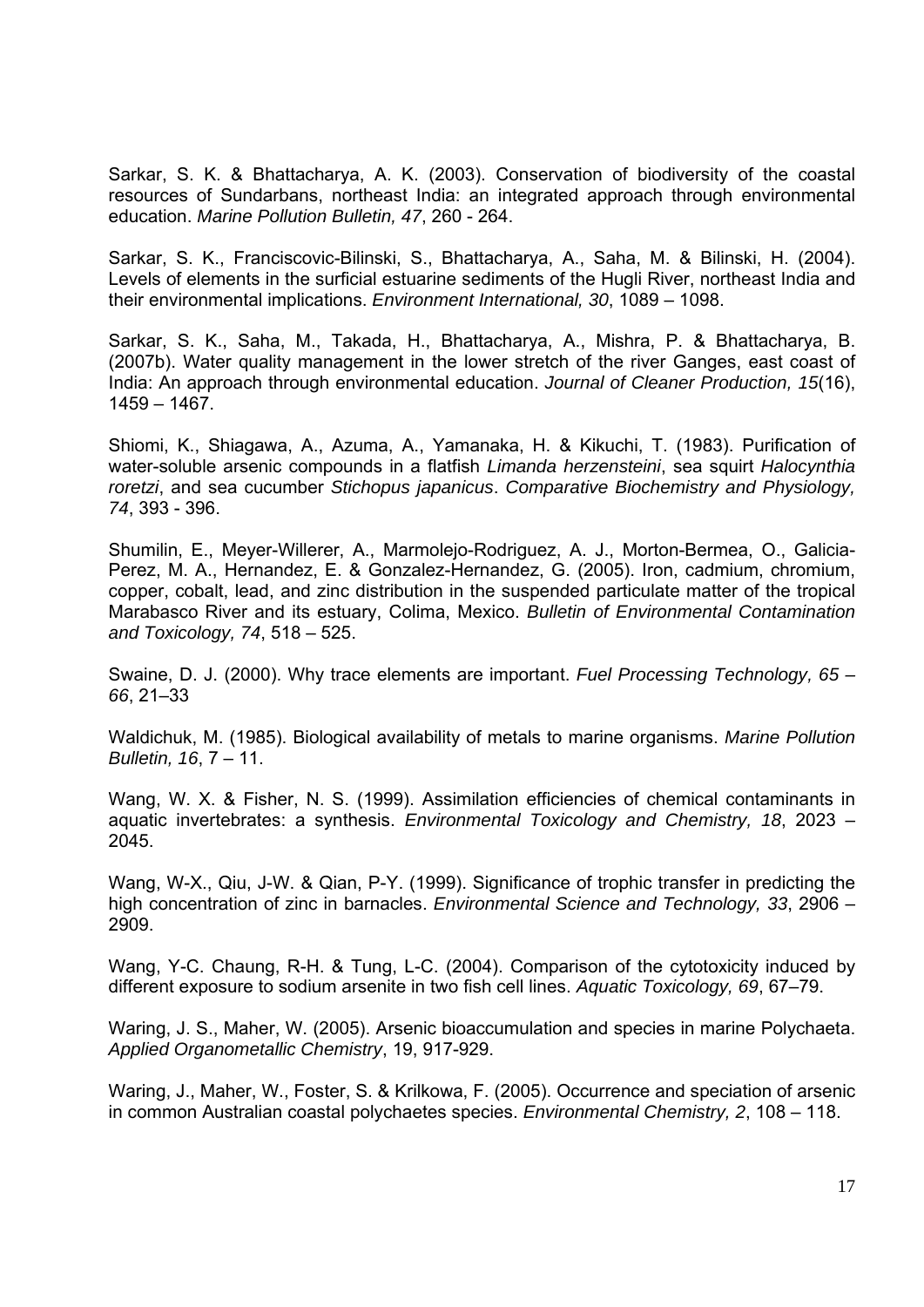Waring, J., Maher, W. A., Foster, S. & Krilkowa, F. (2006). Trace metal bioaccumulation in eight common coastal Australian polychaeta. *Journal of Environmental Monitoring*, 8, 1149- 1157.

Watts, M. J., Button, M., Brewer, T. & Harrington, C. F. (2008). Quantitative Arsenic Speciation in Two Species of Earthworms from a Former Mine Site. *Journal of Environmental Monitoring, 10*, 753 - 759.

Whalley, C., Rowlatt, S., Bennett, M. & Lovell, D. (1999). Total arsenic in sediments from the Western North Sea and the Humber Estuary. *Marine Pollution Bulletin, 38*, 394 – 400.

#### **Tables and Figures**

**Table 1**: Physiochemical properties of host sediment at five sampling sites along with the description of the studied polychaete species encountered in Sundarban wetland

| Sit<br>e | рH  | $C_{\text{org}}$ | Sand<br>$\%$ | Silt<br>% | Clav<br>% | Polychaete species; Family                 | Feeding guild                                                           |
|----------|-----|------------------|--------------|-----------|-----------|--------------------------------------------|-------------------------------------------------------------------------|
| S1       | 8.6 | 0.15             | 99.7         | 0.3       | 0         | Perinereis cultifera, Nereididae           | Herbivore, omnivorous,<br>predator, scavenger                           |
| S2       | 8.2 | 0.2              | 99.3         | 0.7       | 0         | Ganganereis sootai, Nereididae             | Sediment ingester,                                                      |
| S3       | 8.3 | 0.53             | 2.6          | 34.2      | 63.2      | Perinereis cultifera, Nereididae           | Herbivore, omnivorous,<br>predator, scavenger                           |
| S4       | 8.1 | 0.55             | 22.8         | 67.7      | 9.5       | Lumbrinereis notocirrata,<br>Lumbrineridae | Detritivore                                                             |
| S5       | 8   | 0.57             | 9.4          | 69.8      | 20.8      | Dendronereis arborifera,<br>Nereididae     | Errant polychaete dominated<br>in the mangrove habitats;<br>Detritivore |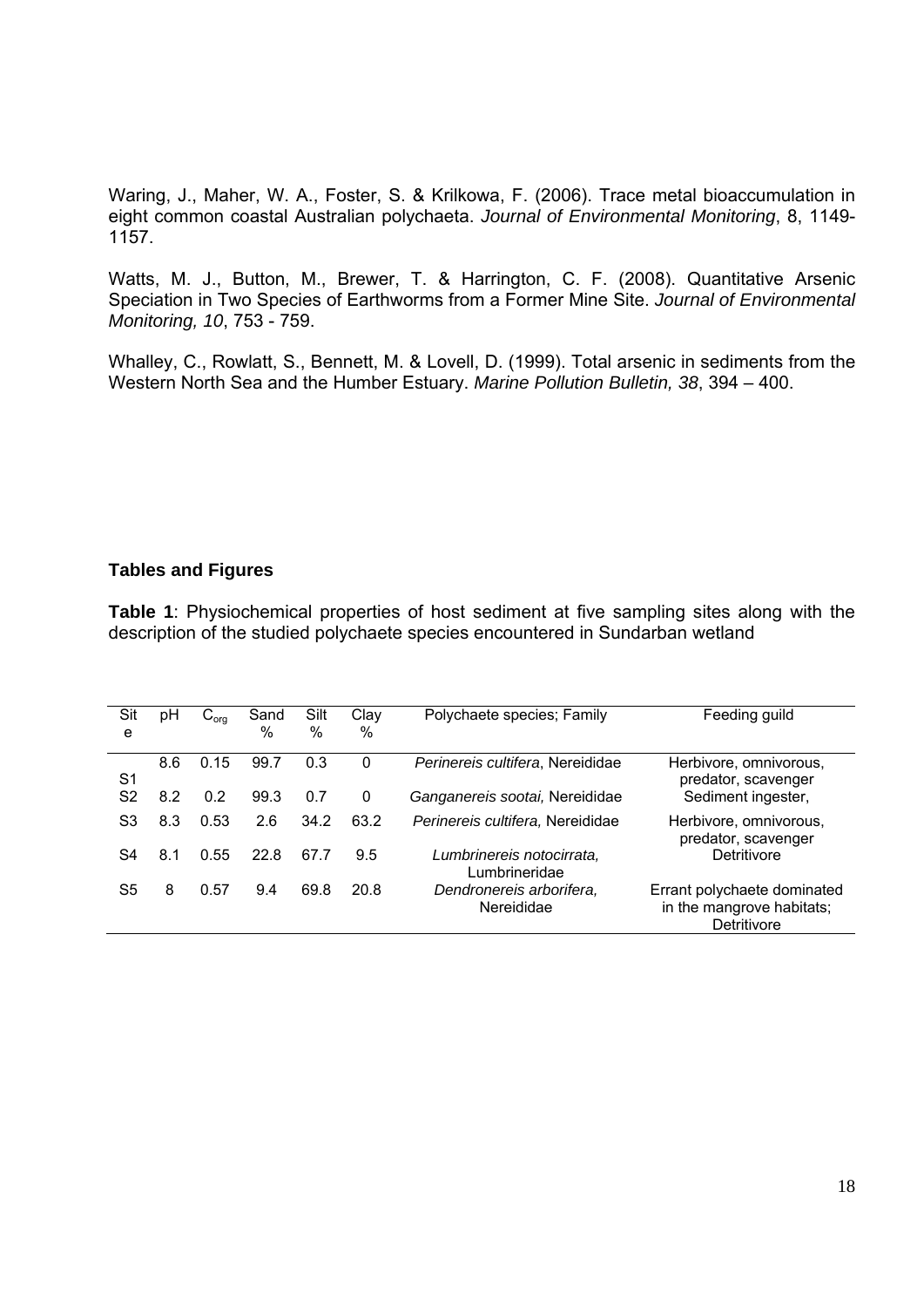|                       |     |          |      |      |                |      |         | <b>Extract</b> | Recover Total<br>HPLC 9 Inorganic |      |
|-----------------------|-----|----------|------|------|----------------|------|---------|----------------|-----------------------------------|------|
| Sampling Site AB      |     | i As DMA |      | МA   | Sum As Digest  |      | Extract | Recovery       |                                   | $\%$ |
| <b>LLSand</b>         |     |          |      |      |                |      |         |                |                                   |      |
| $(S_1)$               | 0.0 | 5.17     | nd   | nd   | 5.18           | 9.4  | 6.95    | 74             | 75                                | 99.8 |
| Gangasagar            |     |          |      |      |                |      |         |                |                                   |      |
| $(S_2)$               | nd  | 3.92     | nd   | nd   | 3.92           | 7.25 | 5.05    | 70             | 78                                | 100  |
| M G Ghat              |     |          |      |      |                |      |         |                |                                   |      |
| $(S_3)$               | nd  | 4.75     | nd   | nd   | 4.76           | 9.85 | 6.25    | 64             | 76                                | 99.8 |
| Chemagari             |     |          |      |      |                |      |         | 71             | 79                                |      |
| $(S_4)$<br>Gushighata | nd  | 5.84     | nd   | nd   | 5.84           | 10.4 | 7.40    |                |                                   | 100  |
| $(S_5)$               | nd  | 3.32     | 0.02 | nd   | 3.34           | 4.85 | 4.35    | 90             | 77                                | 99.4 |
| Lot 8                 |     |          |      |      |                |      |         |                |                                   |      |
| $(S_6)$               | nd  | 2.4      | 0.04 | nd   | 2.79           | 2.55 | 1.95    | 77             | 144                               | 86.0 |
| Kakdwip               |     |          |      |      |                |      |         |                |                                   |      |
| $(S_7)$               | nd  | 3.31     | nd   | nd   | 3.31           | 6    | 4.35    | 72             | 76                                | 100  |
| Gosaba                |     |          |      |      |                |      |         |                |                                   |      |
| $(S_8)$               | nd  | 3.93     | 0.04 | 0.02 | $\overline{4}$ | 6.95 | 5.05    | 73             | 79                                | 98.3 |
| Canning               |     |          |      |      |                |      |         |                |                                   |      |
| $(S_9)$               | nd  | 3.73     | 0.05 | nd   | 3.78           | 6.45 | 4.95    | 77             | 76                                | 98.6 |
| Dhamakhali            |     |          |      |      |                |      |         |                |                                   |      |
| $(S_{10})$            | nd  | 3.65     | 0.06 | 0.01 | 3.72           | 6.05 | 4.65    | 77             | 81                                | 98.1 |
| Jharkhali             |     |          |      |      |                |      |         |                |                                   |      |
| $(S_{11})$            | nd  | 4.05     | 0.02 | 0.01 | 4.06           | 6.4  | 5.00    | 79             | 81                                | 99.8 |
| BCSS-1                | nd  | 4.8      | nd   | nd   | 4.8            | 7.86 | 5.42    | $55 \pm 5$     | $87 + 10$                         | 100  |
| MESS-2                | nd  | 3.26     | nd   | nd   | 18.17          | 25.6 | 20.35   | $74 \pm 8$     | $88 \pm 15$                       | 100  |

**Table 2**. Concentrations (mg  $kg^{-1}$ ) of As species [AB, As $^{\text{III}}$ , DMA, MA, As<sup>V</sup>, total As digest and extract, with % recoveries] in host sediments of polychaete species  $(S_1-S_5)$  and additional 6 stations  $(S_6-S_{11})$ .

*iAs*<sup>a</sup> = inorganic arsenic as sum of As(III) and As(V): sample drying did not allow to discriminate *between arsenite and arsenate due to oxidation* 

**nd – not detected, LOD (mg kg-1) AB: 0.02; iAs: 0.01; DMA: 0.015; MA: 0.01**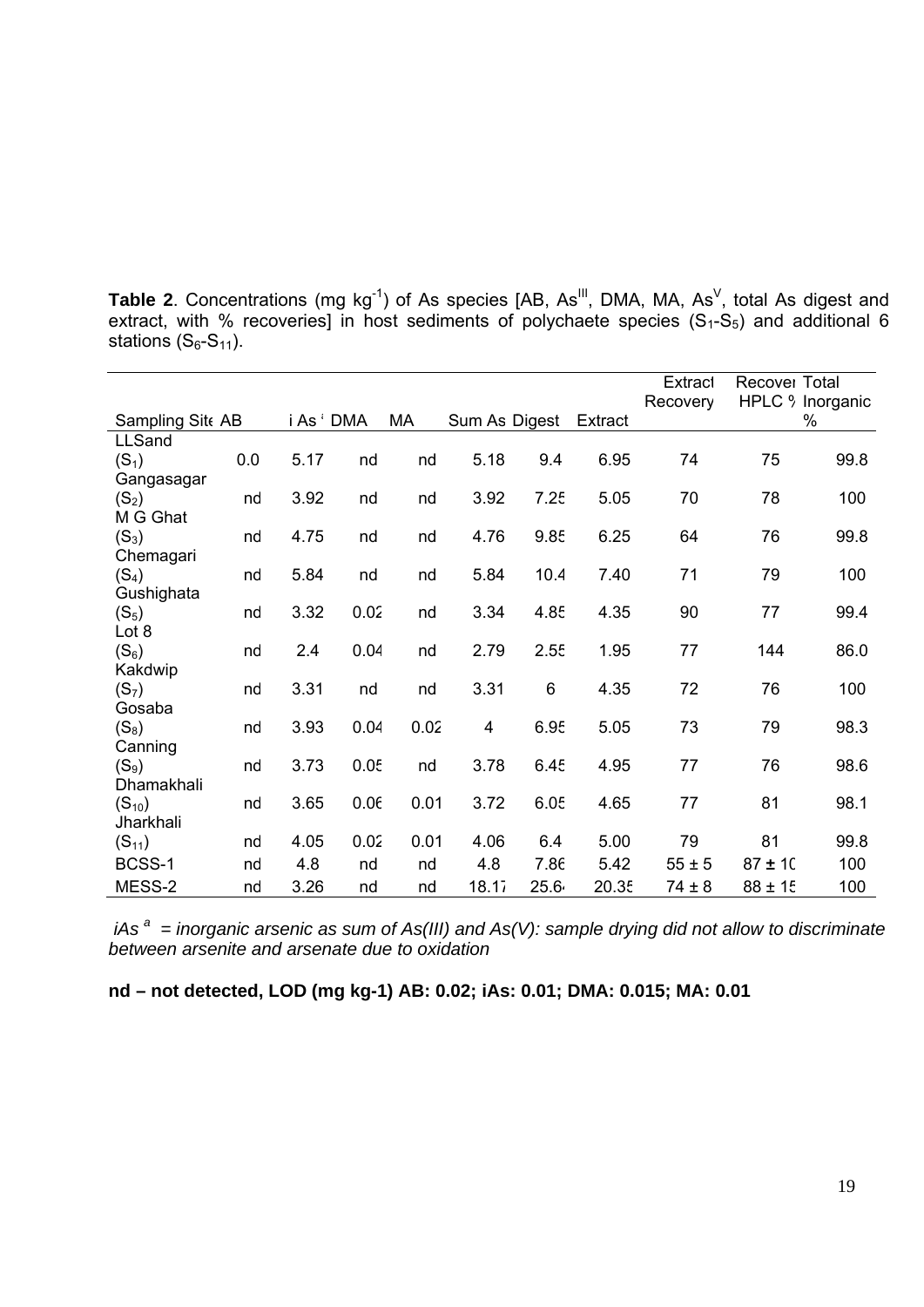| Stations &<br>Polychaete<br>species                 | AB           | $\mathsf{As}^{\mathsf{III}}$ | <b>DMA</b>   | As-<br>PO <sub>4</sub> | As <sup>V</sup> | Unknown       | Sum<br>As     | Extract<br>As | Digest<br>As | Extract<br>Recovery<br>% | <b>HPLC</b><br>Recover<br>у<br>$\%$ |
|-----------------------------------------------------|--------------|------------------------------|--------------|------------------------|-----------------|---------------|---------------|---------------|--------------|--------------------------|-------------------------------------|
| $S_1$ / P. cultifera                                | 0.02         | 0.10                         | 0.17         | 0.17                   | 0.42            | 0.10          | 0.98          | 1.19          | 2.8          | 42                       | 82                                  |
| $S2$ / G. sootai                                    | 0.06         | 0.41                         | 0.39         | 0.44                   | 0.19            | 0.09          | 1.58          | 2.55          | 3.8          | 67                       | 61                                  |
| $S_3$ /P. cultifera 0.24                            |              | 0.31                         | 0.22         | 0.19                   | 0.50            | 0.08          | 1.53          | 1.93          | 2.0          | 96                       | 80                                  |
| $S_4/L$ .<br>notocirrata<br>$S5$ /<br>D. arborifera | 0.02<br>0.03 | 0.26<br>0.14                 | 0.41<br>0.05 | 0.92<br>0.97           | 0.31<br>0.16    | 0.01<br>10.27 | 1.93<br>11.62 | 3.17<br>11.91 | 4.3<br>14.7  | 74<br>81                 | 61<br>98                            |
| <b>CRM627</b>                                       | 2.94         | 0.04                         | 0.11         | 0.01                   | 0.03            | nd            | 3.12          | 4.62          | 4.26         | 108                      | 68                                  |

**Table 3**: Concentrations (mg  $kg^{-1}$ ) of As species (AB, As<sup>III</sup>, DMA, MA, As<sup>V</sup>, total As digest and extract, with % recoveries) in four polychaete species.

nd – not detected, LOD (mg kg<sup>-1</sup>) AB: 0.008; As<sup>III</sup>: 0.005; DMA: 0.006; As-PO<sub>4</sub>: 0.005; As $^{\vee}$ : 0.004

|  | <b>Table 4:</b> Concentration (mg $kg^{-1}$ ) of polychaetes versus host sediment and |  |  |  |  |
|--|---------------------------------------------------------------------------------------|--|--|--|--|
|  | accumulation factor (AF).                                                             |  |  |  |  |

|                        | Polychaetes Sediments |      | ΑF  |
|------------------------|-----------------------|------|-----|
| $S_1$ / P. cultifera   | 2.8                   | 9.4  | 0.3 |
| $S2$ / G. sootai       | 3.8                   | 7.3  | 0.5 |
| $S_3$ / P. cultifera   | 2.0                   | 9.9  | 0.2 |
| $S_4$ / L. notocirrata | 4.3                   | 10.4 | 0.4 |
| $S5$ / D. arborifera   | 14 7                  | 49   | 3 በ |